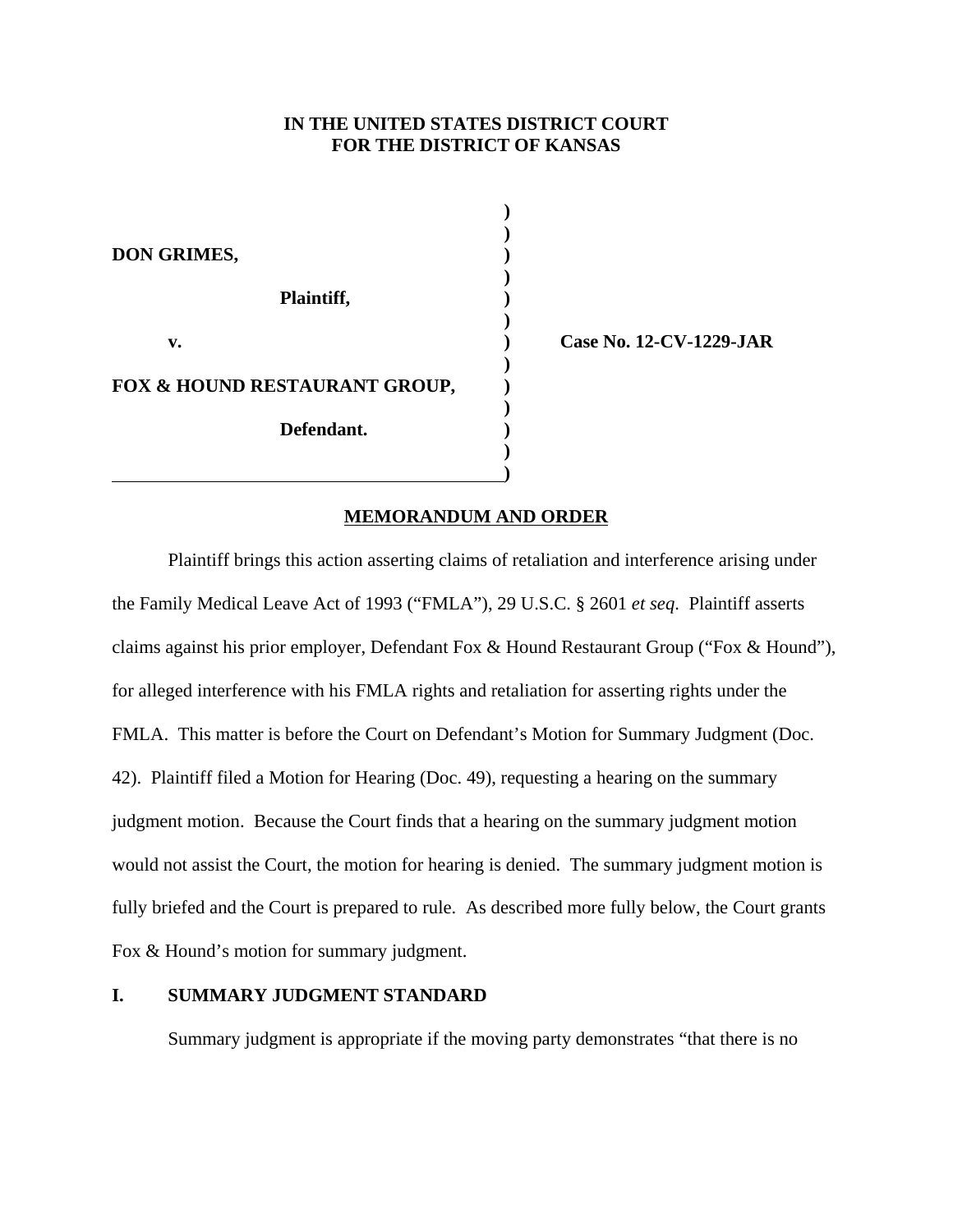genuine dispute as to any material fact" and that it is "entitled to judgment as a matter of law."1 In applying this standard, the court views the evidence and all reasonable inferences therefrom in the light most favorable to the nonmoving party.<sup>2</sup> "There is no genuine issue of material fact unless the evidence, construed in the light most favorable to the non-moving party, is such that a reasonable jury could return a verdict for the non-moving party."<sup>3</sup> A fact is "material" if, under the applicable substantive law, it is "essential to the proper disposition of the claim."4 An issue of fact is "genuine" if "there is sufficient evidence on each side so that a rational trier of fact could resolve the issue either way."5

The moving party initially must show the absence of a genuine issue of material fact and entitlement to judgment as a matter of law.<sup>6</sup> In attempting to meet this standard, a movant that does not bear the ultimate burden of persuasion at trial need not negate the nonmovant's claim; rather, the movant need simply point out to the court a lack of evidence for the nonmovant on an essential element of the nonmovant's claim.<sup>7</sup>

Once the movant has met the initial burden of showing the absence of a genuine issue of

<sup>1</sup>Fed. R. Civ. P. 56(a).

2 *City of Herriman v. Bell*, 590 F.3d 1176, 1181 (10th Cir. 2010).

3 *Bones v. Honeywell Int'l, Inc.*, 366 F.3d 869, 875 (10th Cir. 2004) (citing *Anderson v. Liberty Lobby, Inc*., 477 U.S. 242, 248, 255 (1986)).

4 *Wright ex rel. Trust Co. of Kan. v. Abbott Labs., Inc.,* 259 F.3d 1226, 1231–32 (10th Cir. 2001) (citing *Adler v. Wal-Mart Stores, Inc.,* 144 F.3d 664, 670 (10th Cir. 1998)).

5 *Adler,* 144 F.3d at 670 (citing *Anderson v. Liberty Lobby, Inc.,* 477 U.S. 242, 248 (1986)).

6 *Spaulding v. United Transp. Union*, 279 F.3d 901, 904 (10th Cir. 2002), *cert. denied* 537 U.S. 816 (2002) (citing *Celotex Corp. v. Catrett*, 477 U.S. 317, 322–23 (1986)).

7 *Adams v. Am. Guar. & Liab. Ins. Co.*, 233 F.3d 1242, 1246 (10th Cir. 2000) (citing *Adler*, 144 F.3d at 671); *see also Kannady v. City of Kiowa*, 590 F.3d 1161, 1169 (10th Cir. 2010).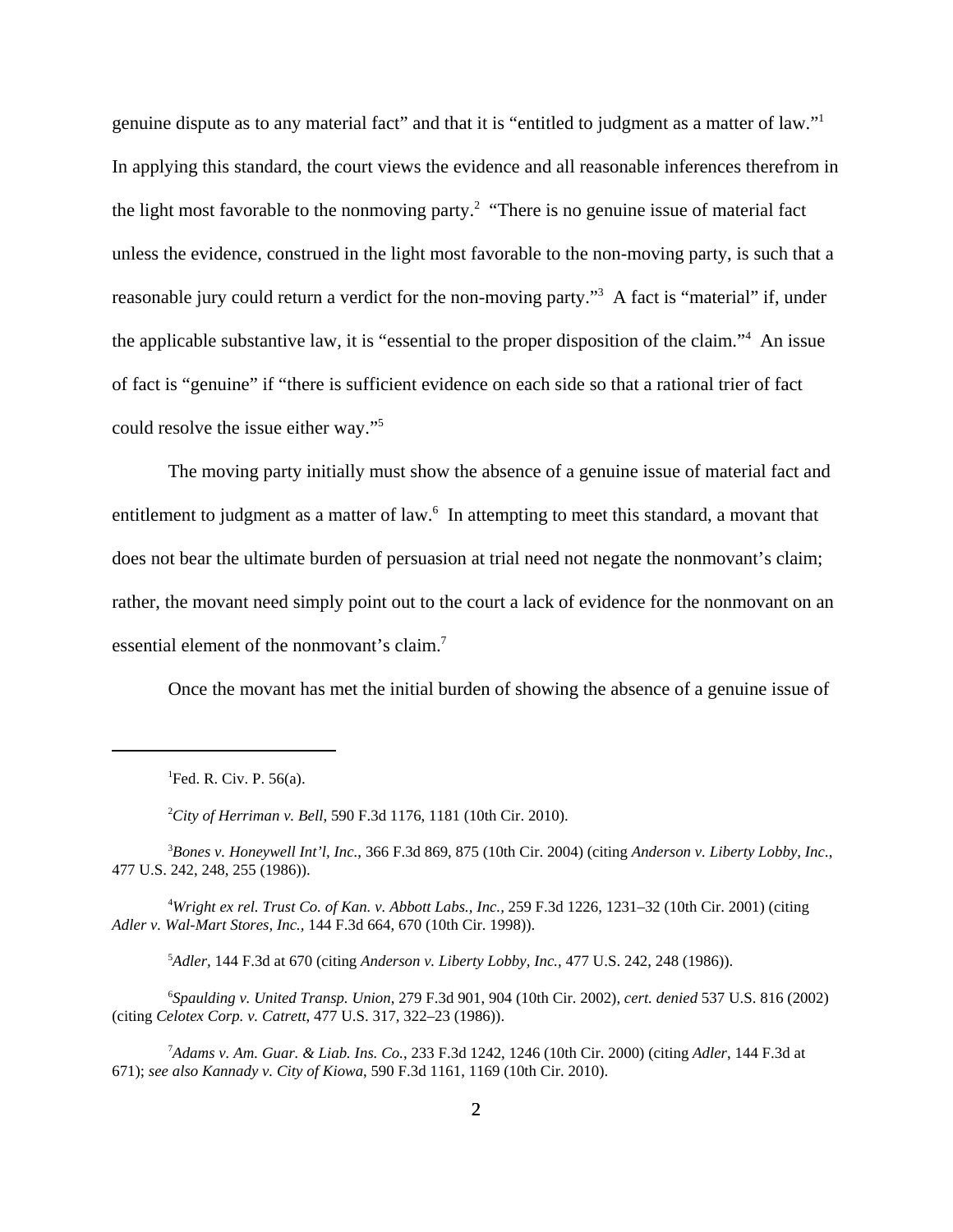material fact, the burden shifts to the nonmoving party to "set forth specific facts showing that there is a genuine issue for trial."<sup>8</sup> The nonmoving party may not simply rest upon its pleadings to satisfy its burden.<sup>9</sup> Rather, the nonmoving party must "set forth specific facts that would be admissible in evidence in the event of trial from which a rational trier of fact could find for the nonmovant."10

 Finally, summary judgment is not a "disfavored procedural shortcut"; on the contrary, it is an important procedure "designed to secure the just, speedy and inexpensive determination of every action."<sup>11</sup> In responding to a motion for summary judgment, "a party cannot rest on ignorance of facts, on speculation, or on suspicion and may not escape summary judgment in the mere hope that something will turn up at trial."<sup>12</sup> When examining the underlying facts of the case, the Court is cognizant that it may not make credibility determinations or weigh the evidence.<sup>13</sup>

# **II. UNCONTROVERTED FACTS**

The following facts are either uncontroverted, stipulated to, or viewed in the light most favorable to Plaintiff.

<sup>8</sup> *Anderson,* 477 U.S. at 256; *Celotex Corp. v. Catrett,* 477 U.S. 317, 324 (1986); *Spaulding v. United Transp. Union,* 279 F.3d 901, 904 (10th Cir. 2002), *cert. denied* 537 U.S. 816 (2002) (citing *Matsushita Elec. Indus. Co. v. Zenith Radio Corp.,* 475 U.S. 574, 587 (1986)).

<sup>9</sup> *Anderson,* 477 U.S. at 256; *accord Eck v. Parke, Davis & Co.,* 256 F.3d 1013, 1017 (10th Cir. 2001).

<sup>10</sup>*Mitchell v. City of Moore, Okla.,* 218 F.3d 1190, 1197–98 (10th Cir. 2000) (quoting *Adler,* 144 F.3d at 670–71); *see Kannady v. City of Kiowa,* 590 F.3d 1161, 1169 (10th Cir. 2010).

<sup>11</sup>*Celotex,* 477 U.S. at 327 (quoting Fed. R. Civ. P. 1).

<sup>12</sup>*Conaway v. Smith,* 853 F.2d 789, 794 (10th Cir. 1988).

<sup>13</sup>*Matsushita Elec. Indus. Co. v. Zenith Radio Corp.*, 475 U.S. 574, 587 (1986).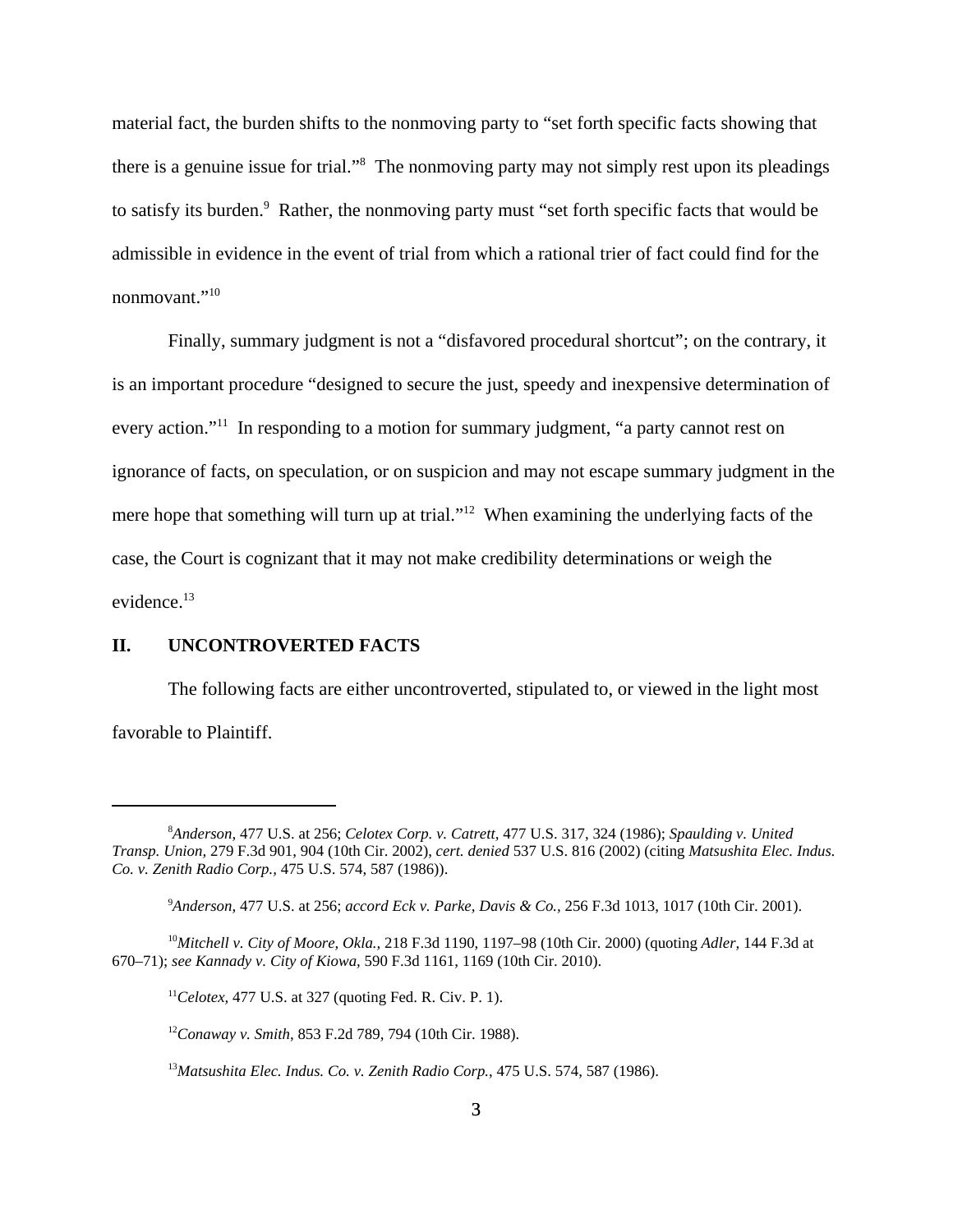Fox & Hound is an eating and drinking establishment that caters to customers in a sports-oriented setting. Fox & Hound hired Plaintiff in 2010 to fulfill a General Manager opening at the Wichita Fox & Hound location. Plaintiff began his employment with Fox & Hound on March 10, 2010, as a General Manager in Training. After completing the General Manager in Training program, Plaintiff worked as the Managing Partner for the Wichita, Kansas, Fox & Hound location.

Plaintiff's job responsibilities as a Managing Partner<sup>14</sup> included overseeing the operations of the Wichita Fox & Hound, compliance with applicable laws and policies, proper staffing and training, cost management, internal control oversight and compliance, guest satisfaction, sales growth, and ensuring compliance with cash handling policies and procedures.

# **Plaintiff's Job Performance**

 Plaintiff's immediate supervisor from October 2010 until March 20, 2012, was his District Manager, Todd Creekmur. Don Stack, Regional Vice President, oversaw operations in Plaintiff's region and was Mr. Creekmur's direct supervisor. Mr. Creekmur and Mr. Stack were primarily responsible for evaluating Plaintiff's job performance.

Some of the relevant factors in Plaintiff's job performance included self-evaluations, guest feedback, operations rankings/sales growth, attendance and staffing management, personal attitude, and cash management/internal controls.

## **One-on-One Self-Evaluations**

Every twenty-eight days, General Managers complete one-on-one self-evaluations.

Plaintiff's evaluations included the other managers in the store, none of whom Plaintiff had any

<sup>&</sup>lt;sup>14</sup>Managing Partner and General Manager are used interchangeably as the job responsibilities are the same. The only significant difference between the two positions is pay and incentive structure.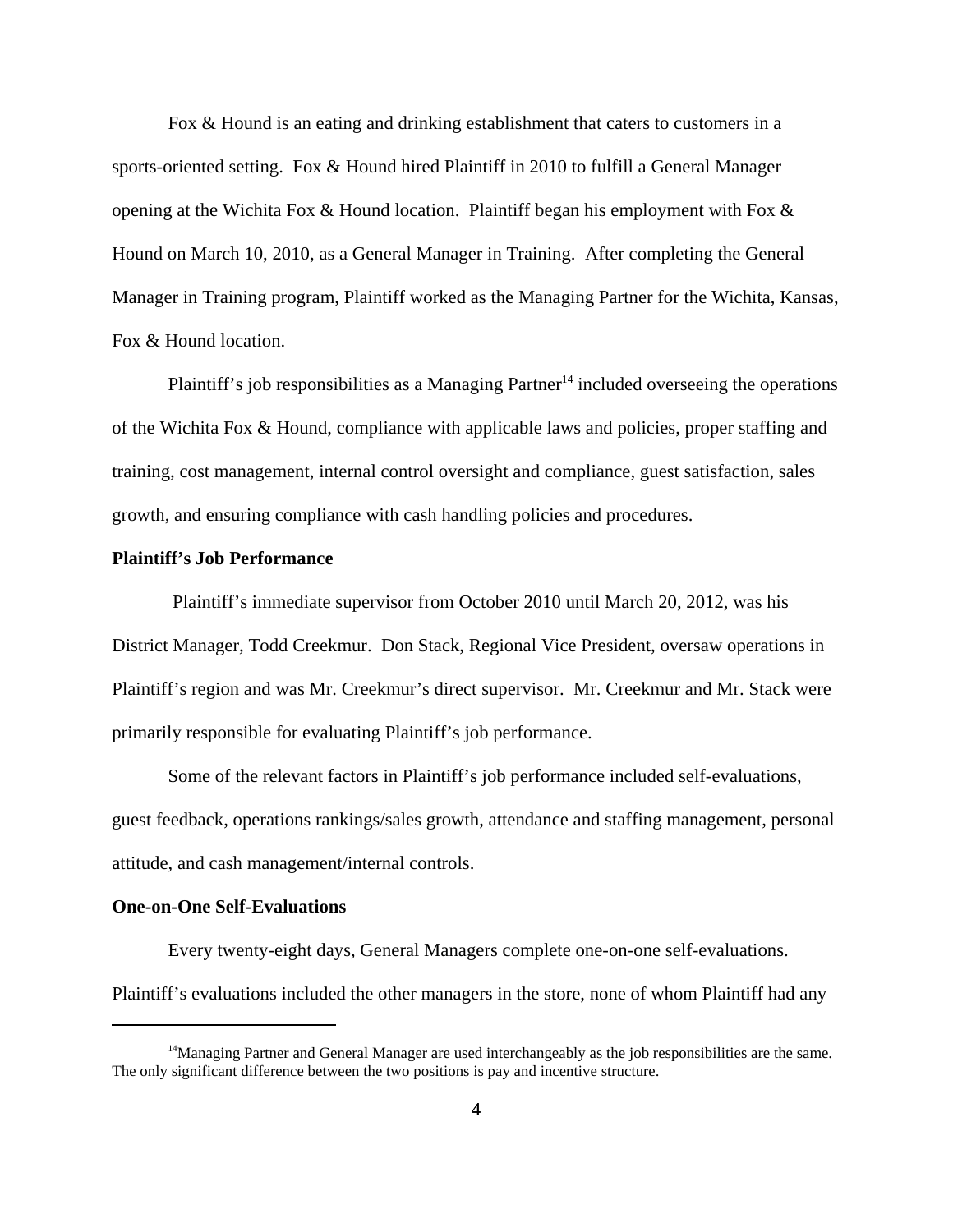involvement in hiring. The one-on-one self-evaluations contain a scale of one to five. One is considered unacceptable performance, three is satisfactory, and five is consistently exceptional performance. Fox & Hound encourages employees to be "green and growing" and honestly acknowledge that there is room for improvement.

Plaintiff acknowledged many performance issues in his one-on-one self-evaluations. Plaintiff frequently rated himself in his one-on-one evaluations as having unacceptable performance in multiple categories, including attitude, competitor activity, employee management, organization, costs, sales growth, staffing needs and turnover, guest satisfaction, and table visits.

In Plaintiff's one-on-one evaluation in December 2011, Creekmur made the following comments: "Your attitude has been great and your commitment is there as well." Plaintiff noted the following goal in his comments to that same evaluation: "GET TO TULSA !!"

#### **Negative Customer Feedback**

Plaintiff's performance issues included negative customer feedback at the Wichita store, poor secret shopper visits, and company-solicited feedbacks. Customer feedbacks that are submitted through corporate or through Fox & Hound's website are automatically e-mailed to a distribution list that includes appropriate District Managers and Regional Vice Presidents.

Plaintiff was aware of the negative customer feedback that the Wichita store received. Plaintiff commented on negative feedback the store received during his May 19, 2011, one-on-one self-evaluation, giving himself an unacceptable rating and stating, "we suck at shoppers."

Plaintiff continued to acknowledge the negative customer feedback resulting from

5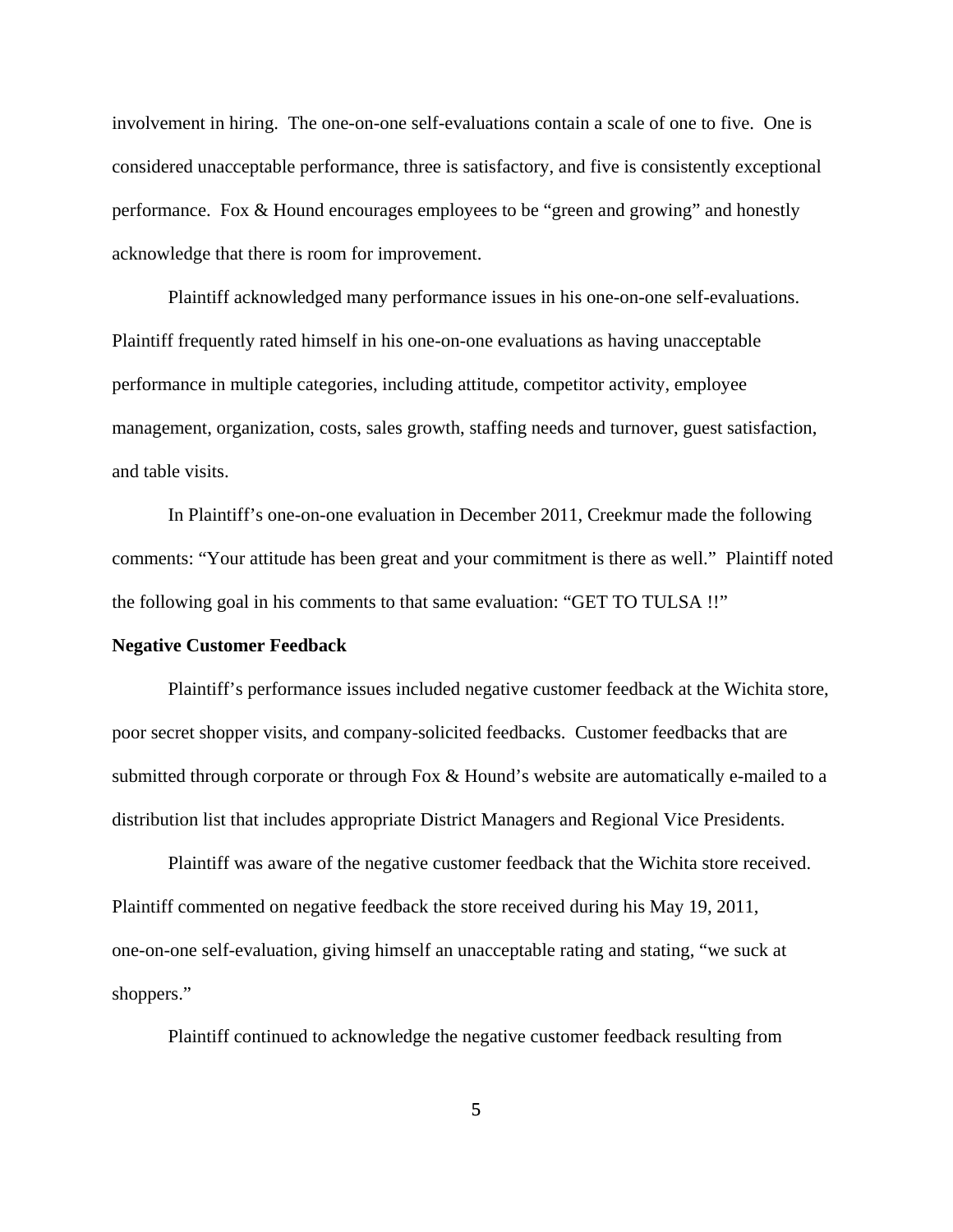complaints on other manager's shifts on his one-on-one self-evaluations, rating his performance as unacceptable or needs improvement on August 23, 2011, September 21, 2011, October 23, 2011, December 7, 2011, and December 29, 2011. Fox & Hound considered the negative feedback to be excessive and too much for the Wichita store.

The negative customer feedback complained specifically about Plaintiff on occasion. The Wichita Fox & Hound received public negative feedback during Plaintiff's employment via a customer review/blog post. The blog post called Fox & Hound "one of the worst customer service spots in Wichita hands down." The blog post described an interaction with Plaintiff, conduct that Plaintiff confirmed in an e-mail to Mr. Creekmur. After receiving poor service and asking Plaintiff for assistance, Plaintiff sent a server to follow-up with the customer. The blog post finished describing the interaction with Plaintiff by stating, "[i]t would have been nice to see the manager show face and apologize himself but he was too busy fraternizing with the female servers."

The deteriorating customer service caused a regular customer at the Wichita Fox & Hound to log an in-person complaint at the corporate office. In discussing the issues over a six-month time period at the Wichita location, Plaintiff's conduct was singled out, stating "it is evident, just by observation that the floor management and the managing partner are not on the same page." The customer witnessed Plaintiff "literally walk over food on the floor without bending over and picking it up."

# **Operations Rankings/Sales Growth**

Operations Rankings Reports are produced every twenty-eight days and are one measure of a store's performance during a twenty-eight day period. All Fox & Hound store locations are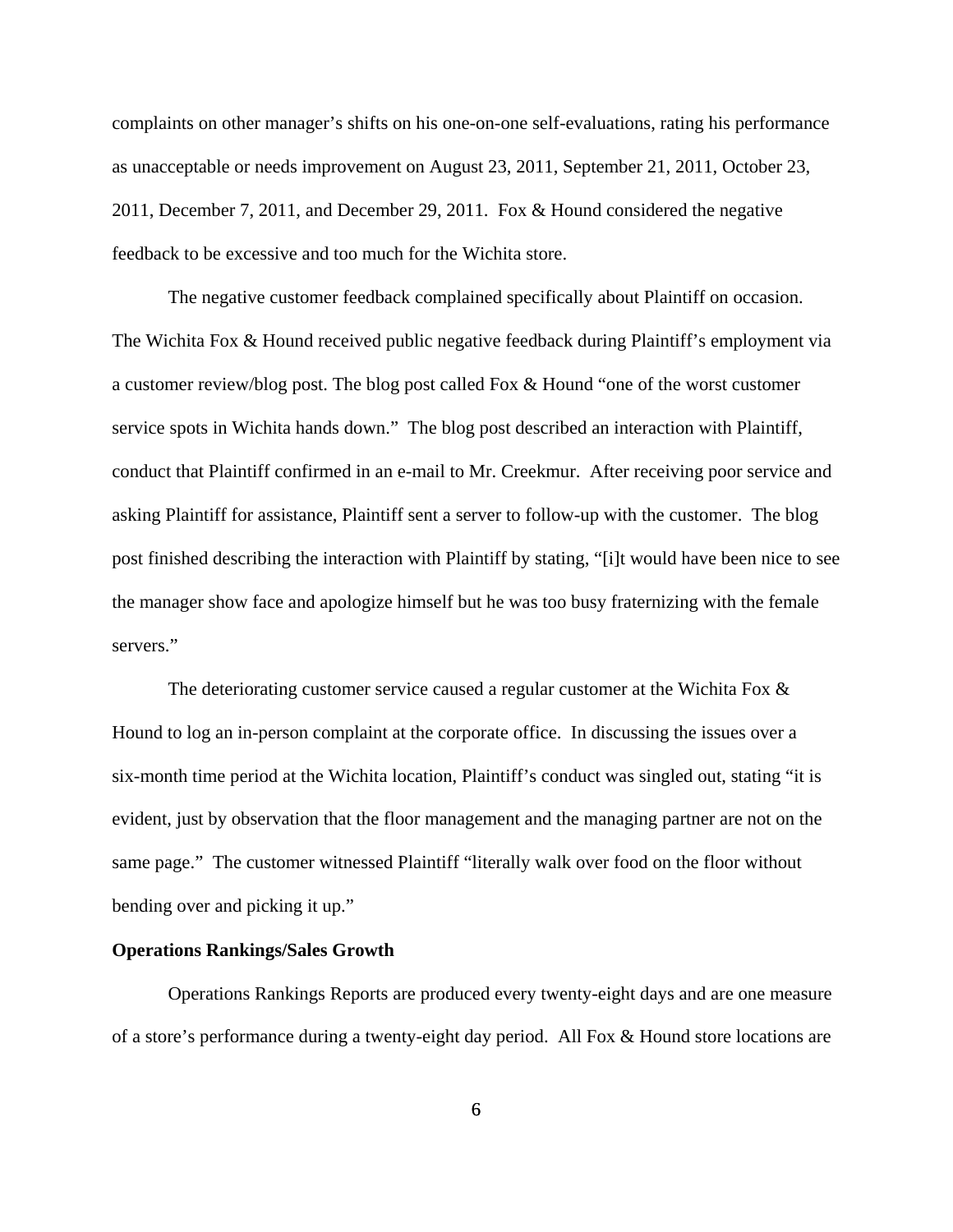ranked on the Operations Ranking Report from one to eighty-four. A ranking of "1" indicates the store with the highest sales-based performance during that twenty-eight day period. There are numerous external circumstances that can lead a store to be ranked higher or lower on the Operations Ranking Report. The sales-based data is driven by many external factors including sporting events, special events or off-site events. External, uncontrollable factors may lead to increased sales one period, but may not result in customers returning.

A store's General Manager receives the Manager of the Period Award when the store has the highest operations ranking during the period as compared to the other stores in its specific district. There is no discretion involved in the Manager of the Period Award.

During Plaintiff's two year tenure at the Wichita store, Plaintiff's relevant district (those stores supervised by Mr. Creekmur) included five other stores. Plaintiff received the General Manager of the Period Award for Mr. Creekmur's six-store district only twice during his entire employment. During October 2011, Plaintiff received General Manager of the Period Award. During November 2011, the Wichita store received an operations ranking of seven out of eightyfour and Plaintiff received the Manager of the Period Award.

During December 2011, the Wichita store's operations ranking dropped back down to forty-one out of eighty-four. During January 2012, the Wichita store's operations ranking again dropped to fifty-seven out of eighty-four.

# **Attendance and Staffing**

Plaintiff and Mr. Creekmur discussed his lack of store presence on his April 9, 2011, self-evaluation. Mr. Creekmur revised the rating on table visits to a rating of "1"—unacceptable performance and specifically noted "3 of last 4 missed." The rating was changed due to the fact

7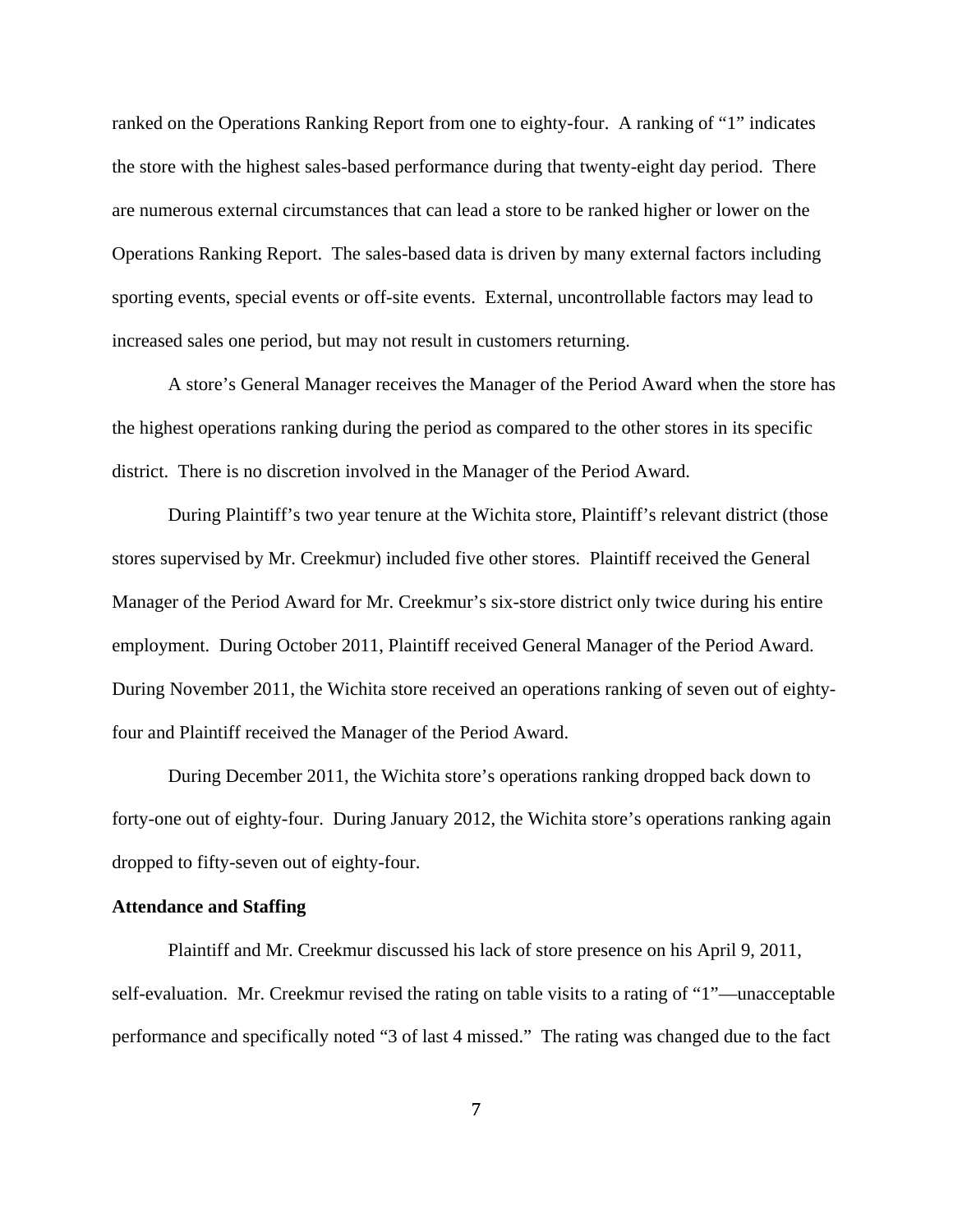that the shoppers had not shown a table visit from a manager during the visit. These were not Plaintiff's shifts—he was rating the store, not Plaintiff personally.

On April 24, 2011, Plaintiff rated himself a "1", as not having acceptable performance on employee management staffing needs/turnover and table visits. Plaintiff gave the 1 rating due to the fact that the store was short-handed on managers and the rate of 1 means needs immediate improvement. The store was staffed with hourly employees and Plaintiff was trying to let Mr. Creekmur know that the store needed managers.

On August 23, 2011, Plaintiff rated himself as unacceptable or needing improvement on employee management staffing needs/turnover, in store management, and table visits, specifically noting, "I suck at table visits." The comment "I suck at table visits" was in jest due to the fact that Plaintiff had talked to the table, which was a "shoppers table" and identified Plaintiff as the host and that he had come by their table to check on them, but they did not check that a manager visited the table even though Plaintiff had visited with them.

September 17, 2011, Mr. Creekmur sent an e-mail to Plaintiff advising him that he needed to work more nights as he had only worked one night for the entire month. Plaintiff worked all scheduled shifts and gave all managers the days off they required. Due to short staffing on managers this was the only schedule that worked for the managers' other needs that period. On September 21, 2011, December 7, 2011, and December 29, 2011, Plaintiff again rated himself a "1" on employee management staffing needs/turnover. Manager staffing was not a store level decision.

## **Personal Attitude & Behavior**

8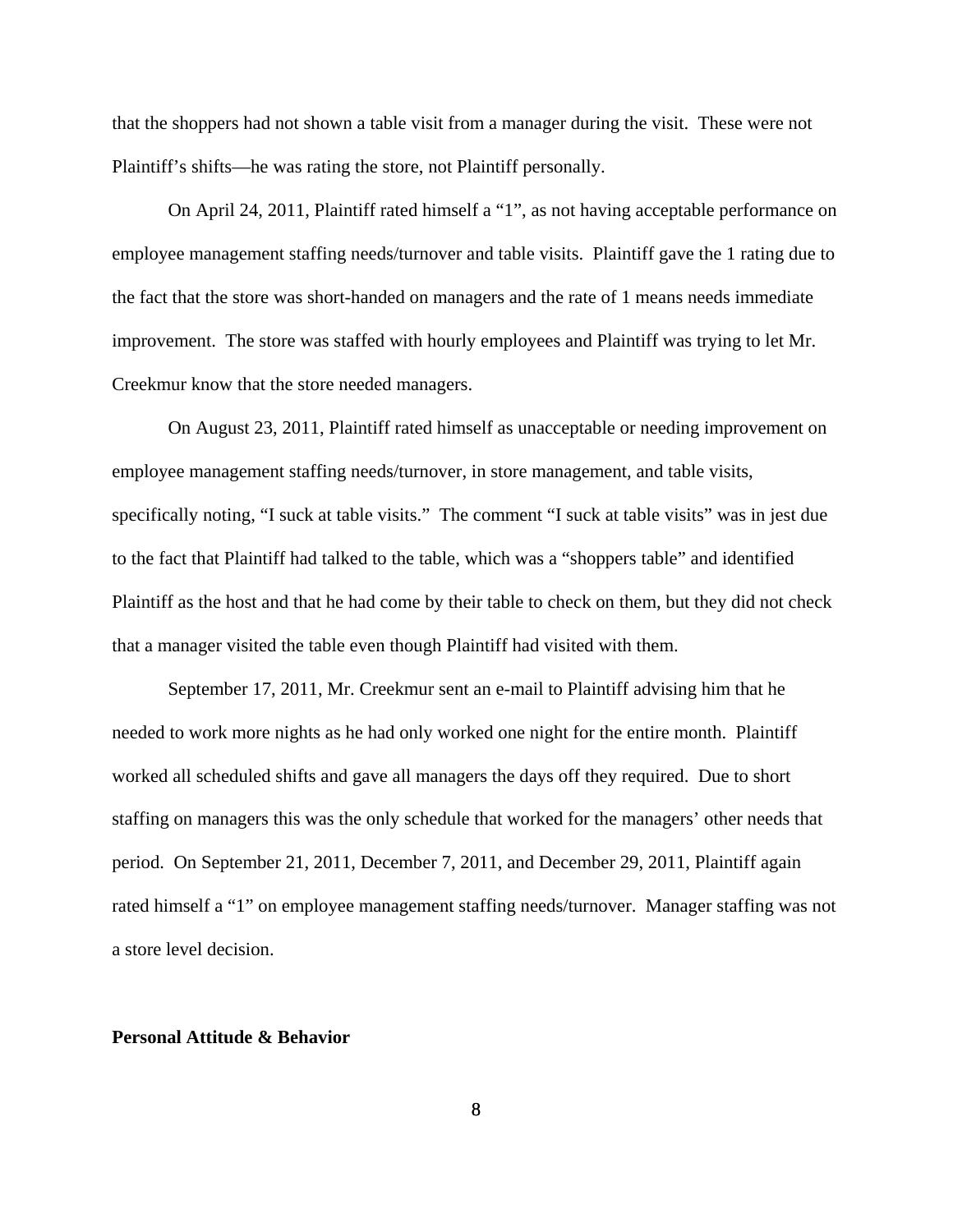Plaintiff's negative attitude created concerns regarding his job performance. On April 9, 2011, Plaintiff rated himself as needing improvement under the attitude category of his self-evaluation. Mr. Creekmur commented that Mr. Grimes needed to "be committed to being a top contributor in the group." Plaintiff was going though a difficult time as his wife and stepdaughter had moved to Tulsa to take care of Plaintiff's father-in-law, who was dying of terminal cancer. His wife's father was diagnosed with terminal cancer in January 2011. The Grimes family made the decision in February, 2011 that she would go to Tulsa to take care of him. This affected Plaintiff's work performance and attitude. On his August 23, 2011, one-on-one evaluation, Mr. Grimes stated he had a "bad attitude because life sucks."

## **Cash Management/Internal Controls**

On April 27, 2011, Plaintiff received a formal Employee Counseling for violation of

company policy when he failed to make timely deposits on April 27, 2011, for the third time.

Plaintiff signed the formal Employee Counseling and acknowledged that "any future occurances

[sic] will result in further disciplinary action, up to and including termination."

In June 2011, Mr. Creekmur discussed poor back-of-house controls and unacceptable

alcohol costs with Plaintiff. Plaintiff testified at his deposition as follows:

Q. We've marked that as 30, this is a[n] e-mail from Todd Creekmur to a number of people regarding Wichita bar costs in June 23rd, 2011 and a Bud Light invoice, and then beneath that, there is a[n] e-mail from you to Todd Creekmur, is that right?

A. Correct.

Q. And you are re—you respond that you take full responsibility for your poor performance this week and you're committing to getting us back to where our store needs to be in cost?

A. Correct.

Q. So as of June 23rd, 2011, you certainly hadn't turned the store around as it relates to where the store needs to be in cost, agree? A. No.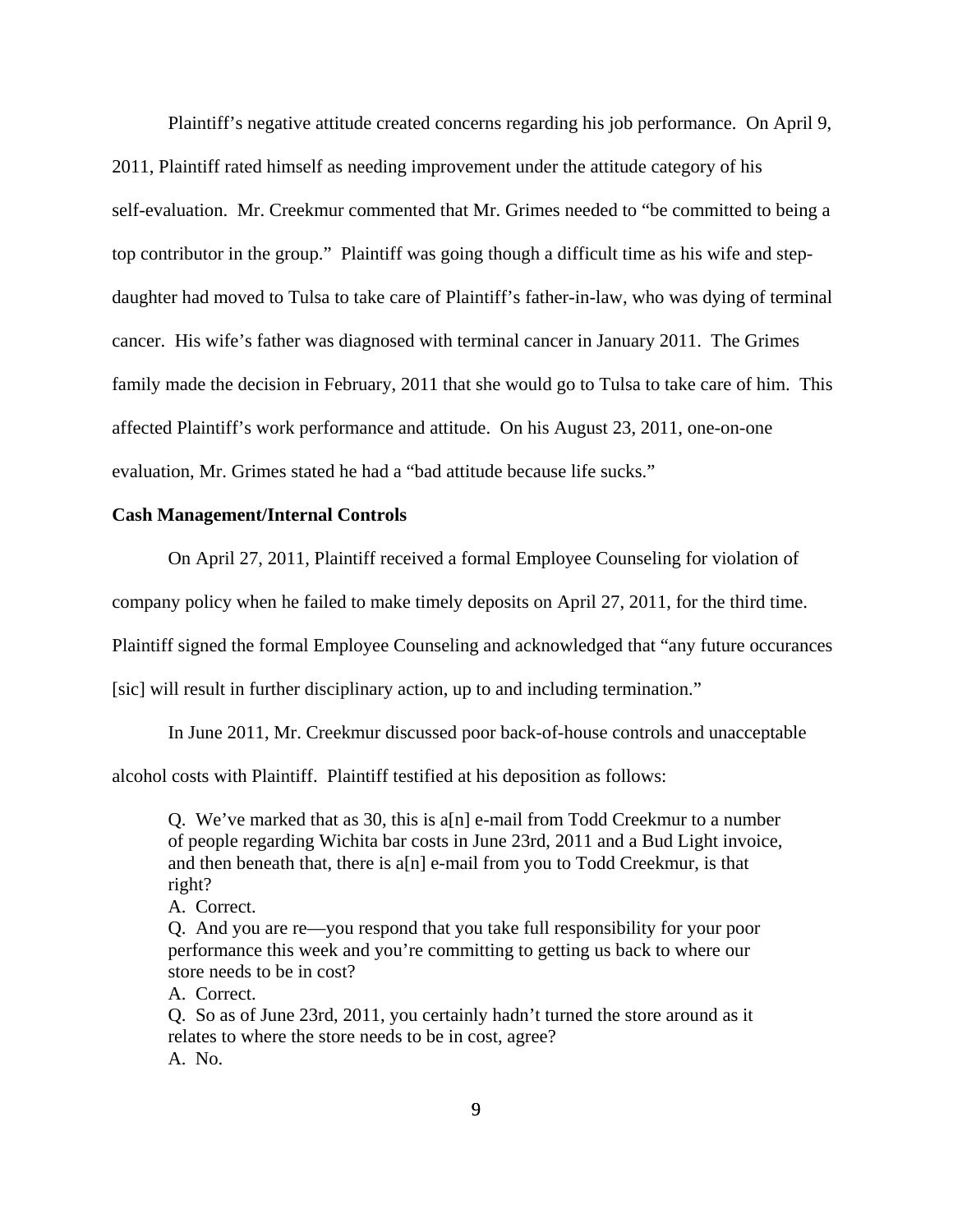Q. So is this—are you disputing the accuracy of Fox 43 and Fox 44, Exhibit 30? A. This was a one-week inventory, it's a snapshot in a yearlong process, year and a half.

Q. Is it true that—well, do you agree that it's unacceptable to turn in numbers like you did last week based on those receipts?

- A. Unacceptable, no.
- Q. You think that—

A. It was based on — it was based on the vendor that shorted us four kegs when they delivered.

Q. There is a system for receiving the kegs, storing the kegs, and counting the product, and you did none of it, is that right?

A. I didn't receive this order.

Q. You were responsible to train them and make sure that all of these procedures are followed, aren't you?

A. Sure.

Q. And they weren't being followed in your store?

A. They were missed on this week.<sup>15</sup>

Plaintiff violated company policy and the cash handling policy again on July 27, 2011.

Plainitff received written discipline for his removal of \$450 from the Wichita change fund for

travel expenses, without prior permission, leaving an IOU as documentation. Fox & Hound's

cash handling procedure as set forth in the General Manager in Training Handbook states: "All

change fund expenditures must be supported by an invoice or receipt. Change fund expenditures

over \$100.00 must be approved by the District Manager. Managers are not permitted to use

change funds to reimburse themselves or employees for travel expenses." Plaintiff signed the

written discipline memorandum and acknowledged that "any future situations of this nature will

result in further disciplinary action, up to and including termination of employment."

Plaintiff testified in his deposition as to cash handling issues as follows:

Q. This is an e-mail from Todd to you, he has reviewed a report, and you were short due to negative funds; and then the two days following it, you've repaid about half of it, but you were still showing a difference of about \$50. It looks like

<sup>&</sup>lt;sup>15</sup>Doc. 43 at 113, January 29, 2013 Deposition of Don Grimes at  $118:22-120:10$ .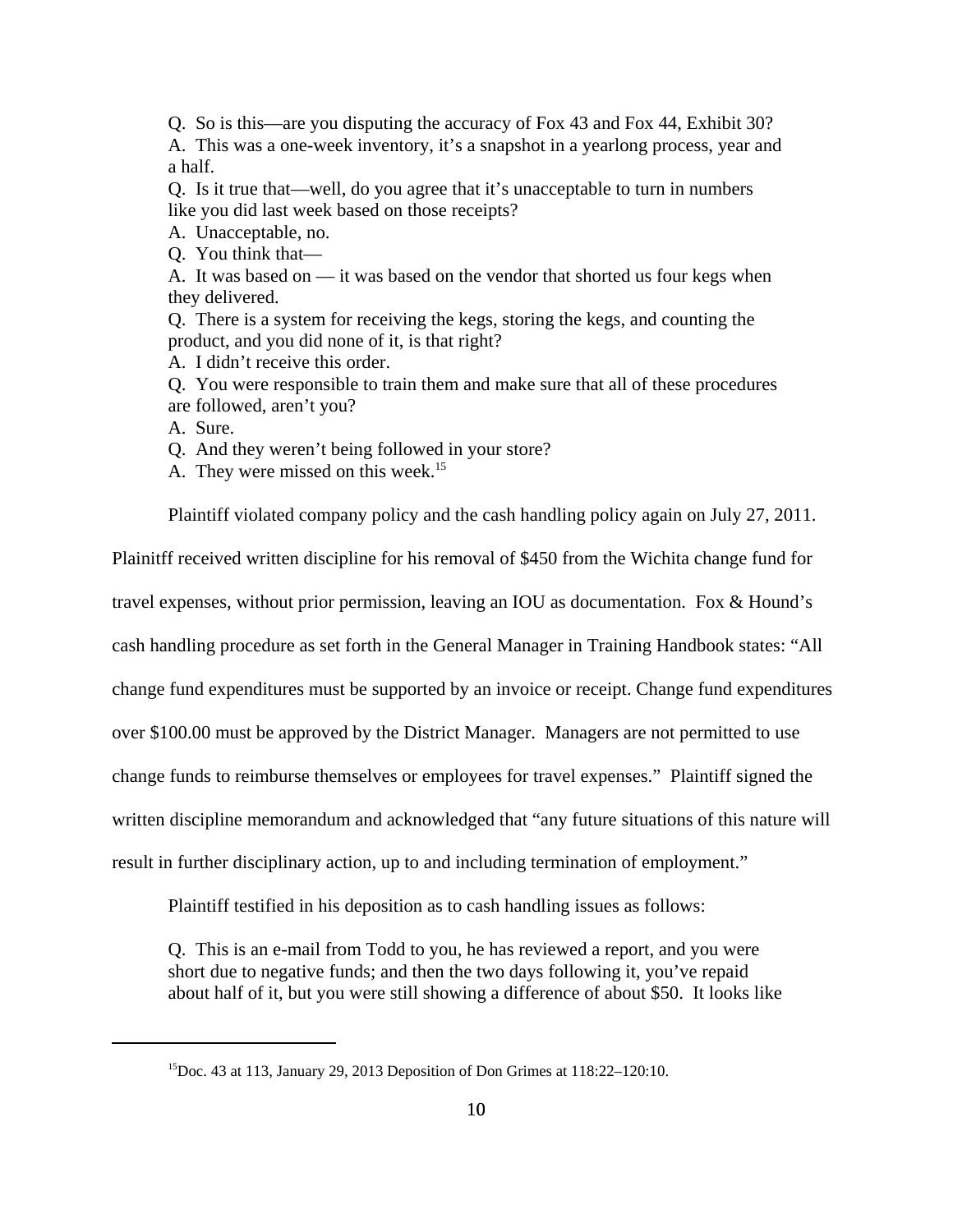we did not pay all the shortage back. Do you remember getting this August 18th e-mail?

A. I do now that I've read it.

Q. Okay. Did you ever give Mr. Creekmur an explanation for why you were having cash issues—cash handling issues as described in this e-mail?

A. These aren't cash handling issues.

Q. Being—having negative funds is not a cash handling issue?

A. No.

Q. What kind of issue would you describe it as?

A. These were the negative deposits I spoke of earlier. When you have negative deposits, you have to pay it back from the next night's when you do have cash. And he's saying that we still need to pay back \$50 to make—for everything to balance.

Q. So you had—the store, at least, had violated another policy in that it didn't balance every night, and that's being described here?

A. No, that's incorrect.

Q. I'm handing you what's been marked Grimes 33. This e-mail reflects another question from your district manager about missing money from a couple of Saturdays, doesn't it?

A. Yep.

Q. Did you say yep or nope?

A. Yes.

Q. Handing you Grimes 34 and asking you if this doesn't appear to be another cash handling problem with money missing from petty cash?

A. Yes.

Q. Okay. Let's look at 2441.

Q. Handing you an exhibit which has been marked Grimes 35 and asking you if this October 24th, 2011 e-mail isn't about mishandling a deposit?

A. It's a deposit that was taken late.

Q. But you — so you think it's appropriate to take one late, or would that be mishandling a deposit?

A. Be mishandling. $16$ 

In late August 2011, Plaintiff did not have \$225 in Quizbowl money for an operations

meeting despite being assigned as the person physically responsible for bringing the money to

the operations meeting. In October 2011, the Wichita store had another missing deposit, again

 $16Doc.$  43 at 114, January 29, 2013 Deposition of Don Grimes at 122:11–124:18 (marking of exhibits omitted).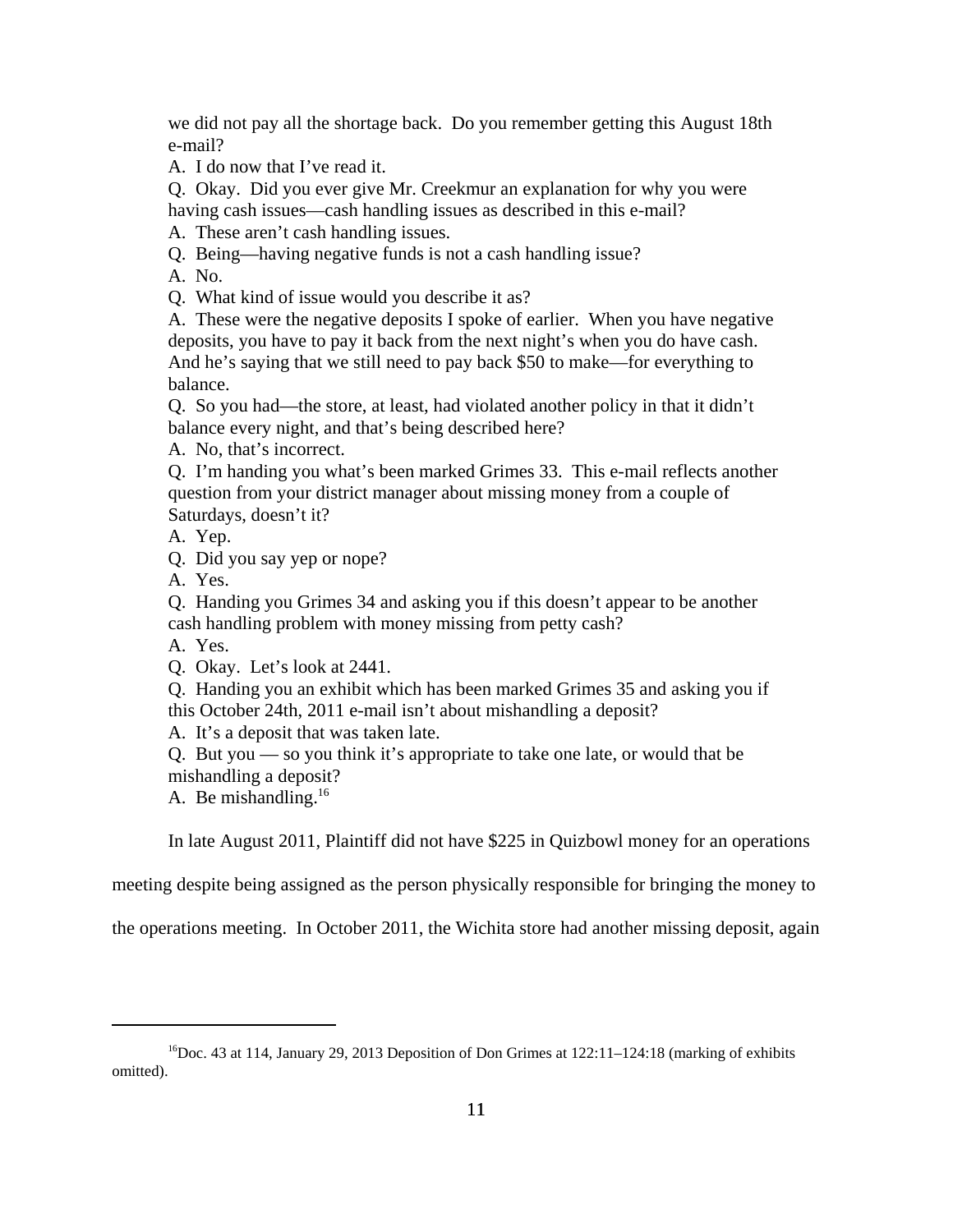violating company policy.<sup>17</sup>

#### **Plaintiff's Health Condition**

Plaintiff was diagnosed with diabetes at some point during the 1990s, but it was controlled through diet and exercise. On August 31, 2011, Plaintiff went to Immediate Care. He saw Dr. Romeo Smith and was diagnosed with a diabetic foot ulcer. During the visit with Dr. Smith, Plaintiff was given a foot cream and antibiotics. Plaintiff returned to Immediate Care on November 22, 2011, and was given more antibiotics and a referral to a podiatrist. On December 14, 2011, Plaintiff saw podiatrist Dr. Matsuda, for the first time. Dr. Matsuda completed Plaintiff's FMLA paperwork in January 2012 recommending that Plaintiff take four weeks' leave.

## **Plaintiff's Request for FMLA Leave**

Plaintiff first gave notice to Fox & Hound of his need for FMLA leave on January 19, 2012, and did not request FMLA leave at any time prior to January 19, 2012. Prior to January 19, 2012, Fox & Hound's Human Resources Department was not aware that Plaintiff needed leave for health purposes or that he could not perform his job duties. Plaintiff was provided with Notice of Eligibility, Certification of Healthcare Provider, and Fitness for Duty Certification via e-mail on January 19, 2012. Dr. Matsuda completed Plaintiff's FMLA certification on January 25, 2012. On February 1, 2012, Fox & Hound received Plaintiff's Certification of Healthcare

<sup>&</sup>lt;sup>17</sup>Plaintiff attempts to controvert this fact by stating that "this was not a missing deposit it was a negative deposit which means there was not enough cash for the day to pay cash tips." (Doc. 46 at ¶ 77). However, in his deposition testimony Plaintiff discusses a Wednesday deposit that doesn't go to the bank until Monday, with Plaintiff acknowledging that this violates company policy, and further discussing how the deposit was in the safe from Wednesday to Monday and was "overlooked" because "[t]here's all kinds of stuff that we keep in the safe. It's a small flat envelope, I mean, I—I don't have an exact answer for you." Doc. 43 at 110, January 29, 2013 Deposition of Don Grimes at 101:5–102:18. Plaintiff has failed to controvert that there was another violation of company policy.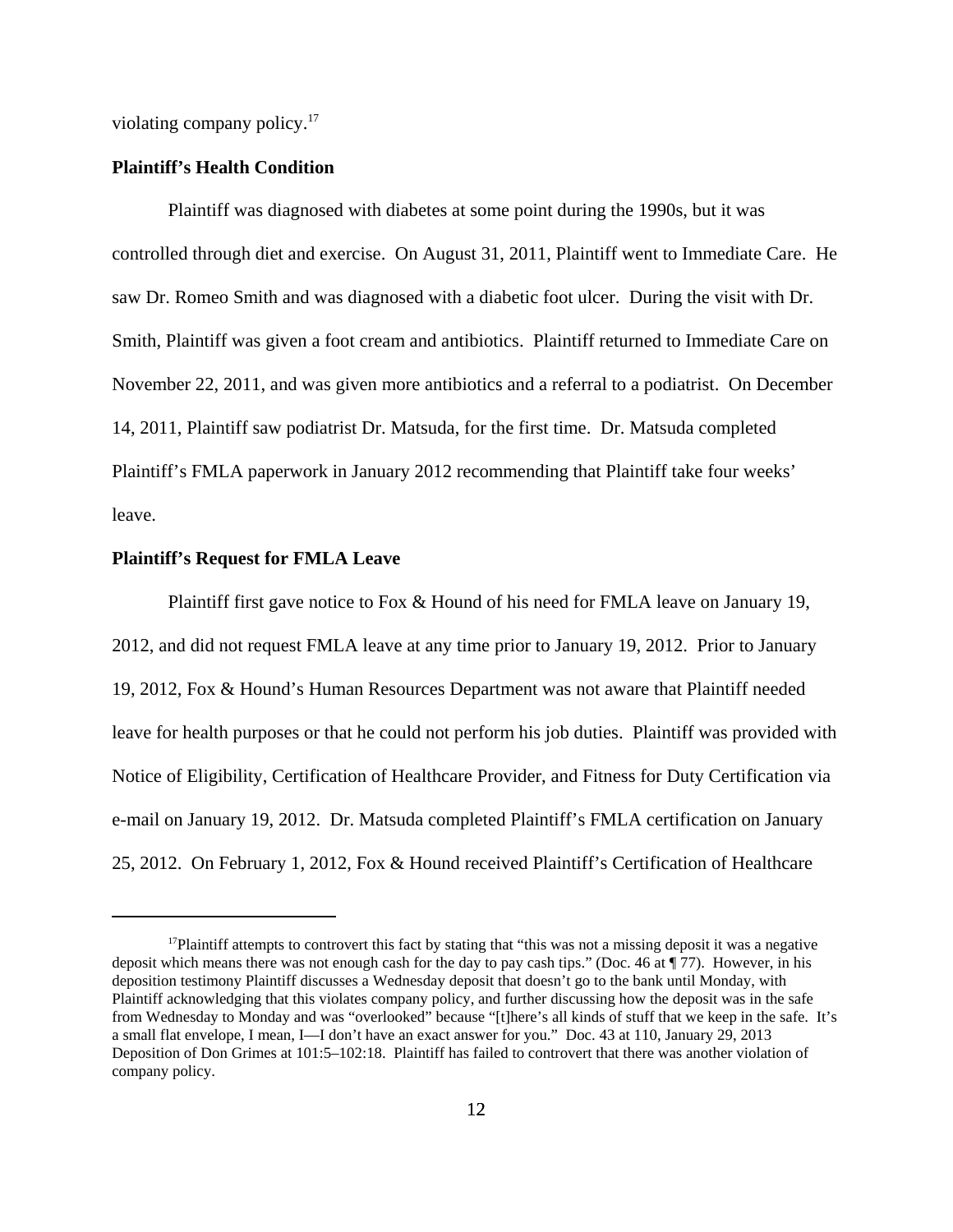Provider. On February 4, 2012, Fox & Hound approved Plaintiff's request for FMLA leave. Plaintiff began his four-week FMLA leave on February 20, 2012.

## **Decision to Terminate**

Mr. Creekmur and Mr. Stack began discussing Plaintiff's job performance in the spring of 2011. The Manager Needs Report is an internal document produced by Fox & Hound that lists all management positions that the company considers open and is actively looking to fill. The Wichita General Manager position first appeared on Fox & Hound's internal Manager Needs Report on June 29, 2011. When Plaintiff's position appeared on the Manager Needs Report, the decision to terminate and replace Plaintiff was final and was communicated internally to District Managers, Regional Managers, Human Resources, and the Chief Operating Officer.18 Plaintiff's position remained on the Manager Needs Report until the Wichita position was officially filled. Before a suitable candidate was found to replace Plaintiff, Fox & Hound entered into discussions to sell the Wichita store location and held off on any personnel changes that could negatively affect the potential sale.

#### **Plaintiff's Replacement and Termination**

After restarting the search for Plaintiff's replacement, Mr. Creekmur received Sean McLachlan's resume in November 2011. Mr. McLachlan was referred to Fox & Hound through a recruiter. Mr. McLachlan completed an official application with Fox & Hound in November 2011. Mr. McLachlan was offered the Wichita General Manager position in early December 2011. Mr. McLachlan did not want to leave his current employer without proper notice and felt

<sup>&</sup>lt;sup>18</sup>Plaintiff's only attempt to controvert this statement is his reference to deposition testimony of Don Stack indicating that the final decision to terminate Plaintiff was made in February. This testimony was later corrected by Mr. Stack, and the Court accepts the corrected testimony as discussed later in this Memorandum and Order.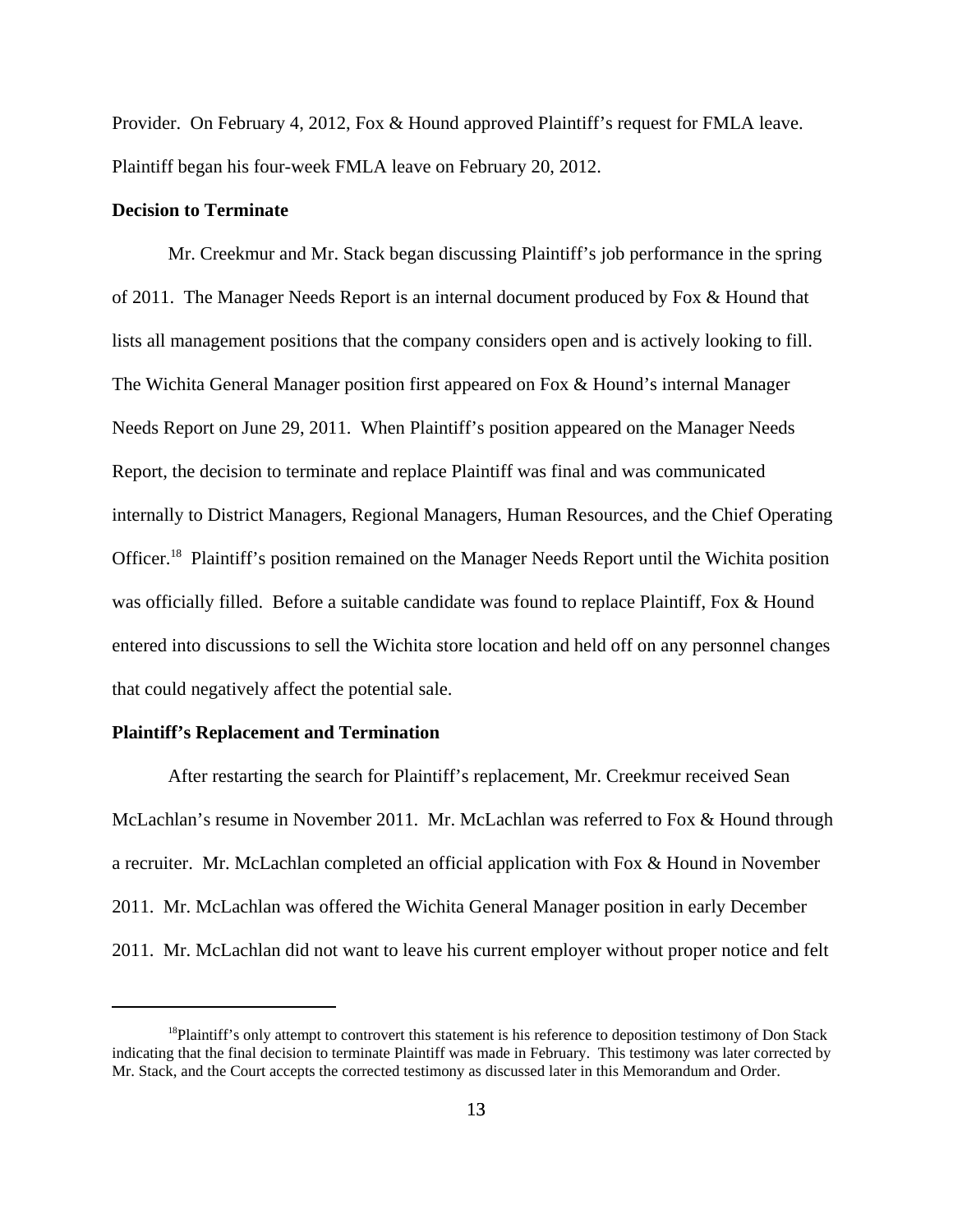he needed to work through the holiday season. Mr. McLachlan began work at Fox & Hound as a General Manager in Training on January 11, 2012. Fox & Hound received the invoice, dated January 3, 2012, for the recruiter who referred Mr. McLachlan to the Wichita General Manager position. Mr. McLachlan completed his General Manager in Training program in late March and was ready to begin working as the General Manager at the Wichita Fox & Hound.

 Mr. Stack and Mr. Creekmur placed a telephone call to Plaintiff on March 15, 2012, while he was still on FMLA leave, for the purpose of terminating Plaintiff effective March 20, 2012. Plaintiff 's phone records show that the call terminating him took two minutes and was placed at 10:10 a.m. At 10:13 a.m., Creekmur called Plaintiff back and according to Plaintiff repeatedly indicated that he had no idea why Fox & Hound was firing him.

Fox & Hound claimed in a letter sent the next day that it was firing him for "store management issues" that had been discussed "late last summer and fall." The letter did not explain why Fox & Hound had waited almost eight months to do this.

Within a week of being informed of his termination, effective March 20, 2012, Plaintiff began work at Mooyah in Tulsa. Plaintiff applied for the Mooyah job prior to taking FMLA leave.

# **III. DONALD STACK DEPOSITION CORRECTION**

Plaintiff relies on Don Stack's original testimony in his deposition that the final decision to fire Plaintiff was made in February, 2012—after Plaintiff had told Fox & Hound that he had to take FMLA leave. Stack originally testified:

- Q. Okay. Do you know when the final decision was made to terminate Don?
- A. I don't remember the specific date, no.
- Q. Do you remember the month?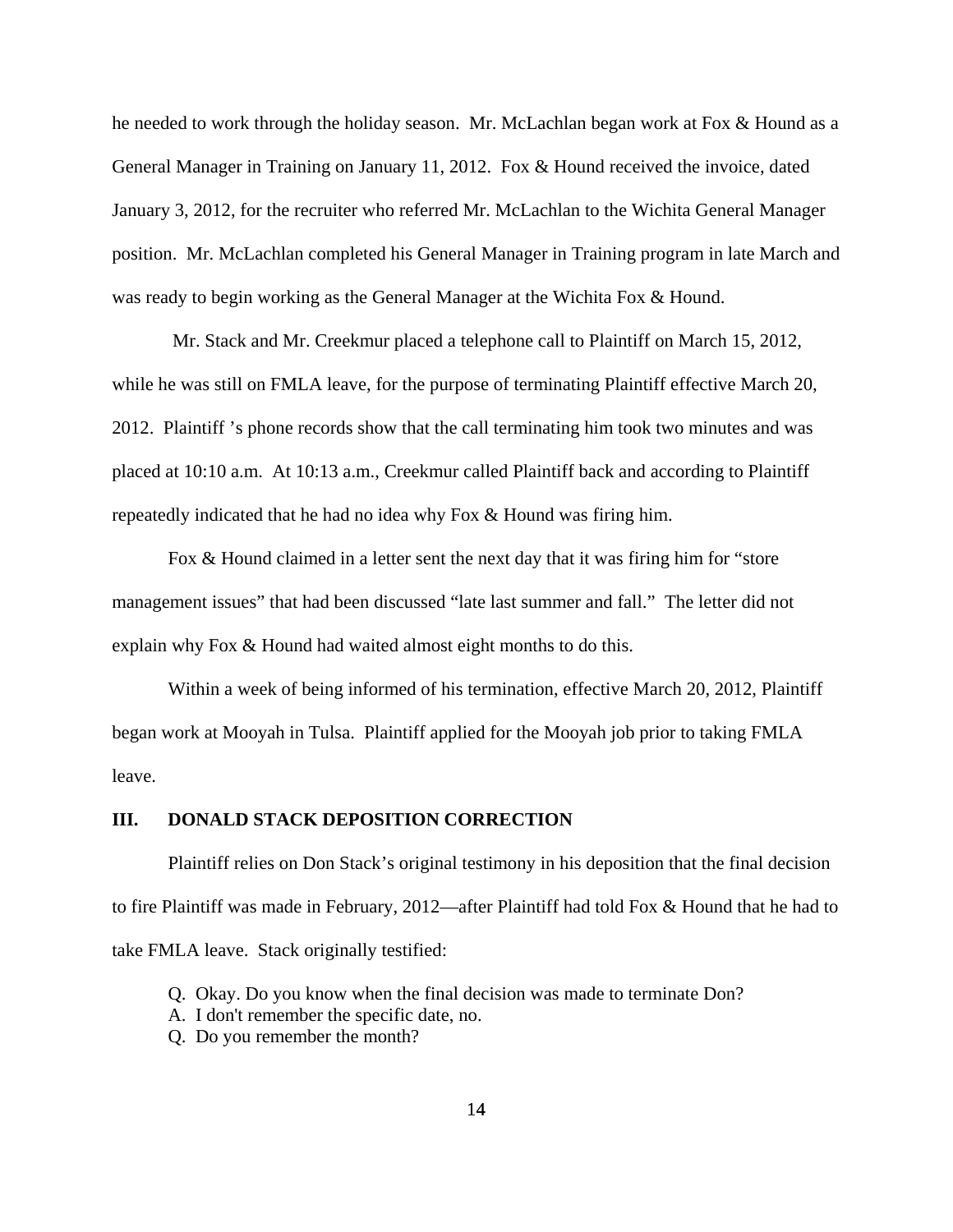A. Actually believe it was in February and we didn't do it 'til March.<sup>19</sup>

Mr. Stack corrected this final answer to read: "We made the decision to upgrade/terminate Don

Grimes in the summer of 2011."

Plaintiff argues that changing sworn testimony is regarded the same as sham affidavits to

avoid summary judgment.20 Plaintiff cites *Burns v. Bd. of County Comm'rs*, as extending the

rule regarding sham affidavits to corrections to deposition testimony.21 The Court in *Burns*

stated that:

Burns argues that *Franks* and other cases dealing with "sham affidavits" are not relevant to the instant case, because he modified his statements not in a subsequent affidavit, but in an errata sheet submitted pursuant to Federal Rule of Civil Procedure 30(e). We reject this distinction. In the recent case of *Garcia v. Pueblo Country Club*, 299 F.3d 1233 (10th Cir. 2002), this court discussed the purpose of Rule 30(e). Quoting *Greenway v. Int'l Paper Co.*, 144 F.R.D. 322, 325 (W.D. La. 1992), we noted that "the Rule cannot be interpreted to allow one to alter what was said under oath. If that were the case, one could merely answer the questions with no thought at all then return home and plan artful responses. Depositions differ from interrogatories in that regard. A deposition is not a take home examination." *Garcia*, 299 F.3d at 1242 n.5 (quotation omitted). We stated that "we do not condone counsel's allowing for material changes to deposition testimony and certainly do not approve of the use of such altered testimony that is controverted by the original testimony." $^{22}$ 

The Tenth Circuit in *Burns* held that Rule 30(e) corrections should be treated the same as

<sup>22</sup>*Id.* at 1282.

<sup>19</sup>Doc. 43, at 86, January 22, 2013 Deposition of Donald L. Stack, II, at 34:22–35:2.

<sup>20</sup>*See Franks v. Nimmo*, 796 F.2d 1230, 1237 (10th Cir. 1986) (Courts will disregard a contrary affidavit when they conclude that it constitutes an attempt to create a sham fact issue).

<sup>21</sup>*See Burns v. Bd. of Cnty. Comm'rs*, 330 F.3d 1275 (10th Cir. 2003).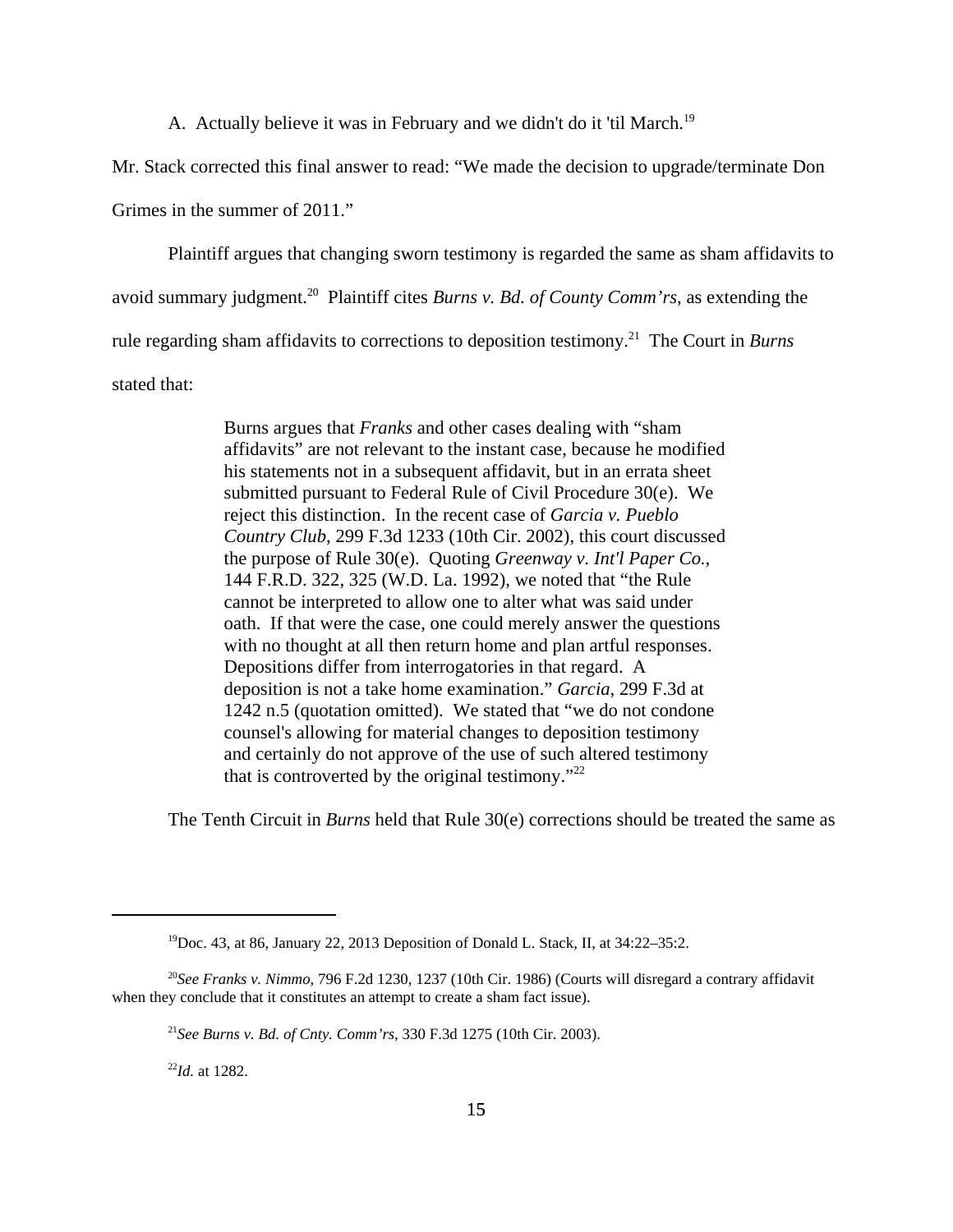affidavits and evaluated under the factors set forth in *Franks.*23 The factors to consider are whether Mr. Stack was cross-examined at his deposition, whether his corrections were based on any newly-discovered evidence, and whether there was confusion at his deposition that the corrections would need to clarify. $^{24}$ 

Mr. Stack's Declaration addresses the corrections he made to his deposition testimony as follows:

> I made corrections to my deposition testimony based on my good faith belief and misunderstanding of the question being asked. After being asked about the timing of Mr. Grimes' termination multiple times, I believed the question, "do you know when the final decision was made to terminate Don?" was asking when Fox & Hound determined the official or effective date of Mr. Grimes' termination. I did not believe that I was being asked when we initially decided to terminate Mr. Grimes and place him on the Manager Needs Report. I identified the February 2012 time frame for the decision regarding Mr. Grimes' official termination date because by that time Mr. Grimes' replacement was almost finished with training and we knew when Mr. McLachlan would be ready to take over the management of the Wichita store.<sup>25</sup>

Looking at Mr. Stack's deposition as a whole, rather than the one corrected answer, it is

clear that he misunderstood the question being asked. Mr. Stack testified as follows:

Q. Okay. When was the decision made to fire Don Grimes?

A. His performance started slipping at the beginning of the — beginning of the year. Todd and I had—

Q. Beginning of what year, I'm sorry?

A. 2011, or in — about like April 2011. That's — that's a guess. But it was beginning of 2011 when we — we started having conversations about Don Grime's performance. And Todd kept me up to date with what was going on, and that's — that's when the events led to us deciding to look for Don's replacement.

<sup>23</sup>*Id.*; *see also* Fed. R. Civ. P. 30(e).

<sup>24</sup>*Franks*, 796 F.2d at 1237; *Burns*, 330 F.3d at 1282.

 $^{25}$ Doc. 53-10, at 1–2, Declaration of Donald Stack.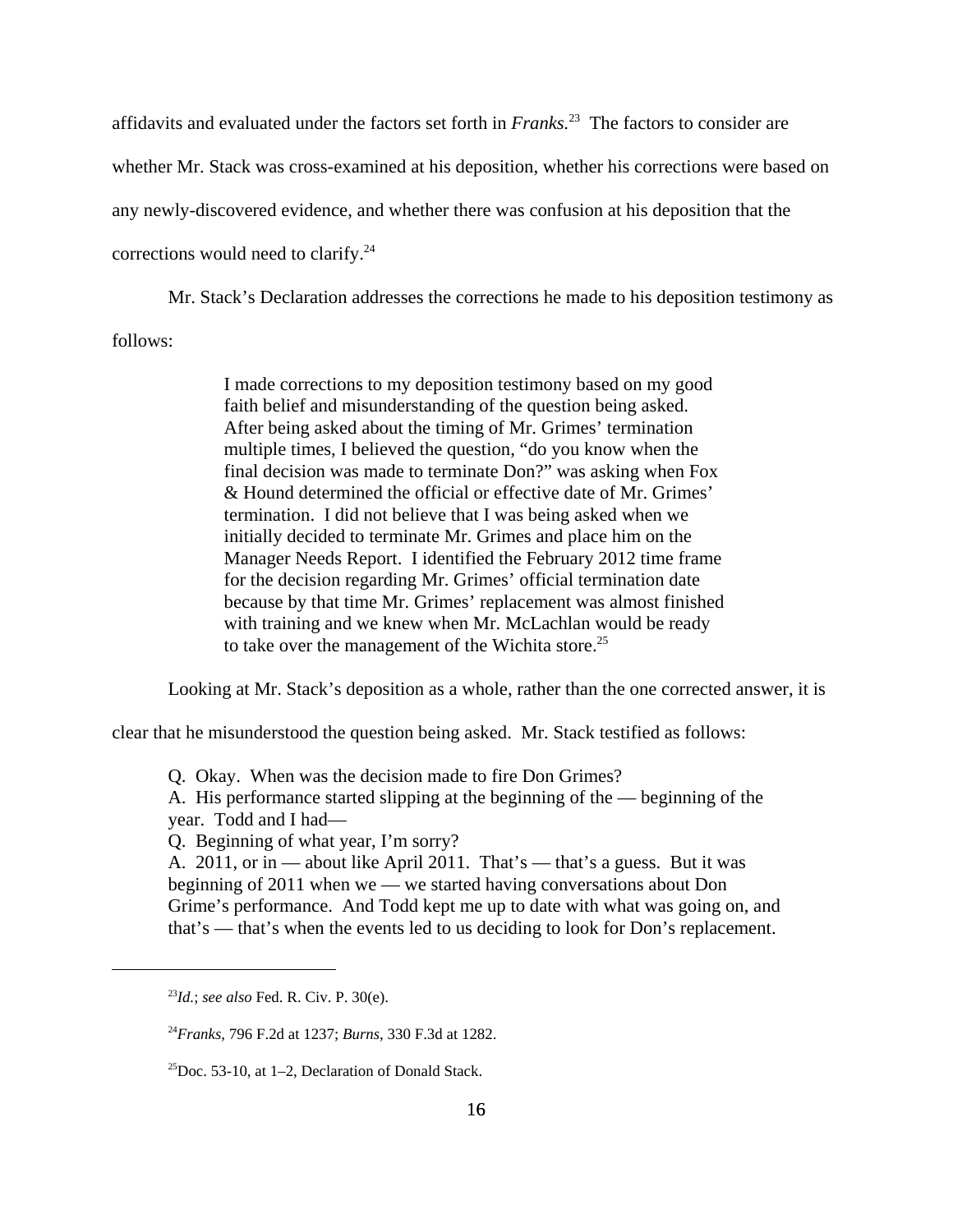- Q. So back to my question. When was the decision made to replace Don? Ms. Lemley: Objection.
- Q. When would that have been?

Ms. Lemley: Asked and answered.

A. I—I—we started making the decision—or started having conversations in—at the beginning of 2011 or first part of 2011 because of performance in the unit or things that was happening with Don and it led to us looking for his replacement.

Q. Okay. So you started having conversations in the first part. Was that like January?

A. April.

Q. Okay.

A. Is what I remember.

Q. So in April you started talking about replacing him?

A. Around April, yes.

Q. When was the decision finally made to replace him?

A. I don't remember the exact date, but it had to do with finding his replacement.

Q. Okay. So you know that it's — the discussion started in April and you don't

— you can't help us when the decision was actually made.

A. I know— I know that we started talking about his performance because of some issues that happened in the store.

Q. Okay. So back to my question. You know that you started talking about a replacement in April but you don't know when the decision was finally made to replace him?

A. The specific date, no.

Q. Or an estimate of the date.

A. The— the date moved a little bit because of circumstances, not finding his replacement and some situations that happened in the store.

Q. Okay. When it moved, when did you think you were going to replace him?

A. It would have happened if we'd had a candidate earlier. We didn't have a candidate.

Q. When did you — you say it moved. When did you initially plan to replace him?

A. We didn't have a specific date. It depended on finding a replacement.<sup>26</sup>

Clearly there was confusion as to whether the reference was to the timing of the decision

to terminate Plaintiff as opposed to the timing of the actual termination. The Court finds that in

considering the factors set forth in *Franks*, Mr. Stack's corrected testimony should not be

disregarded.

<sup>&</sup>lt;sup>26</sup>Doc. 43, at 83–84, January 22, 2013 Deposition of Donald L. Stack, II, at 17:6–19:14.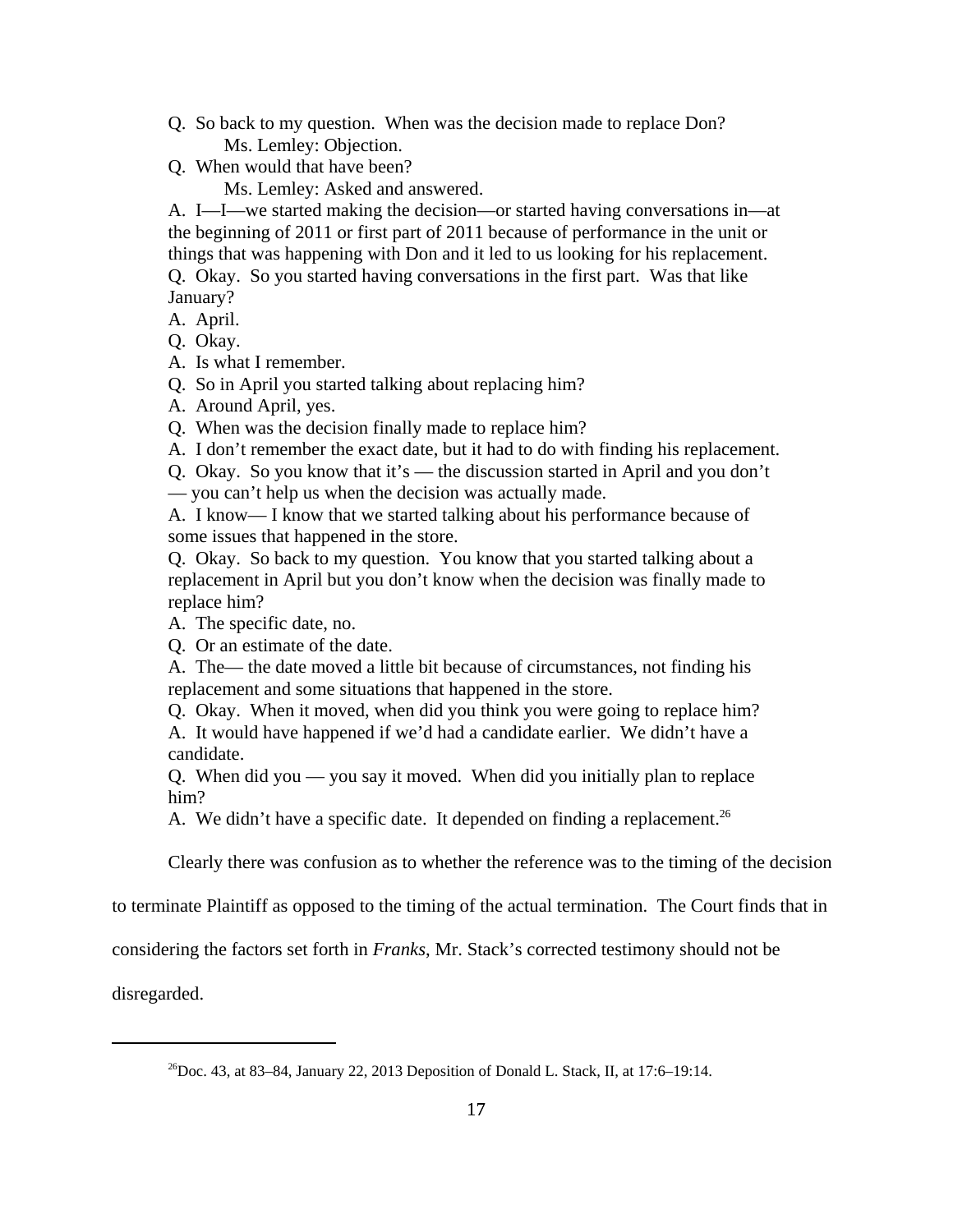# **IV. DISCUSSION**

The Tenth Circuit recognizes two theories of recovery under 29 U.S.C. § 2915(a): "an entitlement or interference theory arising from § 2615(a)(1), and a retaliation or discrimination theory arising from § 2615(a)(2)."<sup>27</sup> Although the parties' arguments overlap and apply to both claims, because the elements and burdens of proof differ between the two claims, the Court will analyze the claims separately.<sup>28</sup>

# **A. FMLA INTERFERENCE**

Plaintiff claims that Fox  $&$  Hound unlawfully interfered with his FMLA rights by terminating him while he was on FMLA-protected leave. Under the FMLA, a qualified employee may take up to twelve weeks of leave during a twelve-month period "[b]ecause of a serious health condition that makes the employee unable to perform the functions of the position of such employee."29 Under 29 U.S.C. § 2615(a)(1), it is unlawful "for any employer to interfere with, restrain, or deny the exercise of or the attempt to exercise" this substantive right.<sup>30</sup> Courts have recognized this provision as giving rise to an interference or entitlement theory of recovery.31

To prevail on an FMLA interference claim, Plaintiff "must show that [he] was entitled to FMLA leave and that some action by the employer, such as termination, interfered with [his]

<sup>28</sup>*Id.*

<sup>27</sup>*Metzler v. Fed. Home Loan Bank of Topeka,* 464 F.3d 1164, 1170 (10th Cir. 2006) (citation omitted).

<sup>29</sup>*Twigg v. Hawker Beechcraft Corp.*, 659 F.3d 987, 1006 (10th Cir. 2011) (citing 29 U.S.C.  $§$  2612(a)(1)(D)).

<sup>30</sup>*Id.*

<sup>&</sup>lt;sup>31</sup>*Id.* (citations omitted).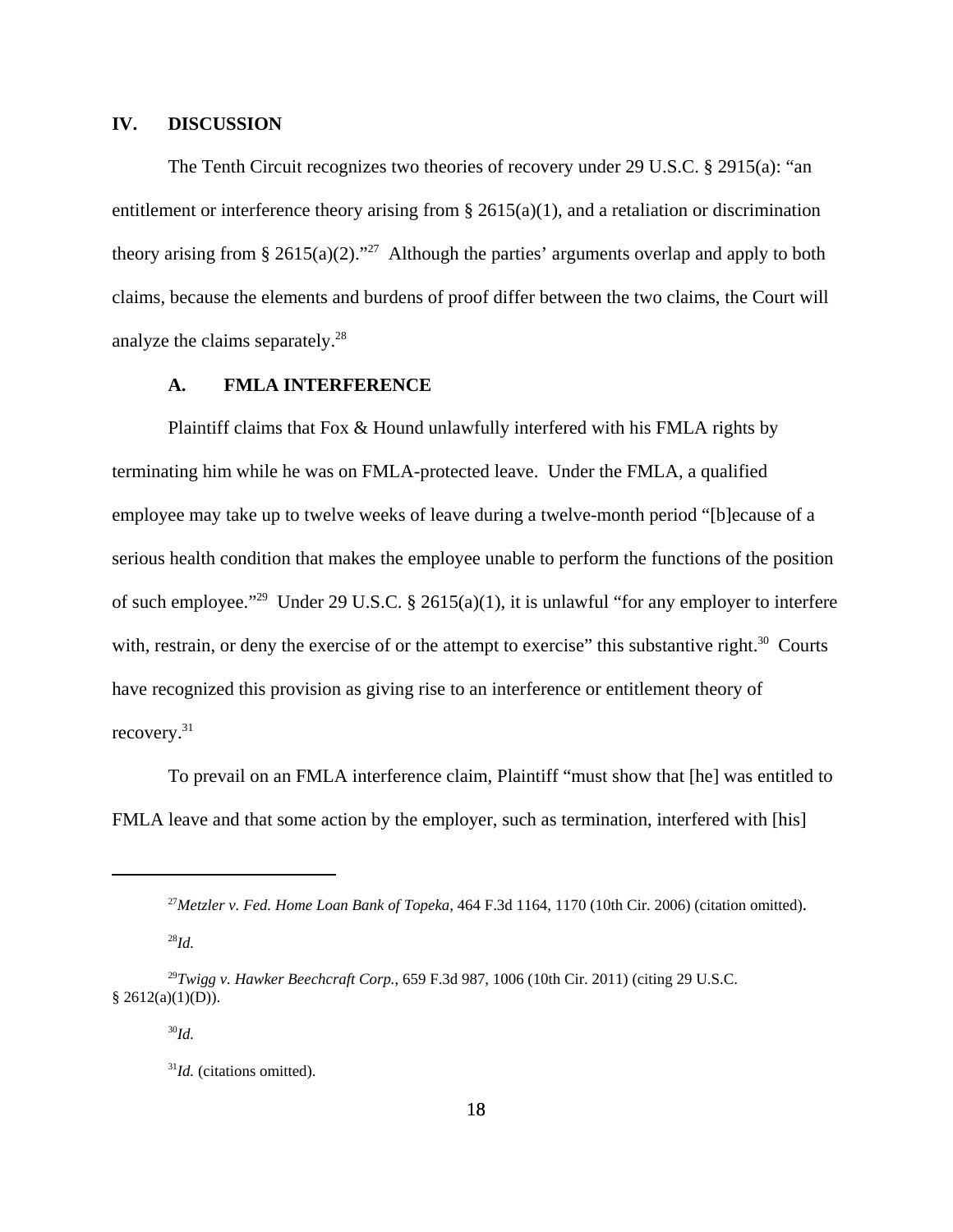right to take that leave."32 To establish an FMLA interference claim, plaintiff bears the burden of demonstrating: (1) that he was entitled to FMLA leave; (2) that some adverse action was taken by the defendant that interfered with his right to take FMLA leave; and (3) the defendant's action was related to the exercise or attempted exercise of plaintiff's FMLA rights.<sup>33</sup> "A deprivation of these rights is a violation regardless of the employer's intent, and the *McDonnell Douglas* burden shifting analysis does not apply."34

Plaintiff points to the timing of his termination, arguing that it shows that the termination relates to his exercise of FMLA rights. Plaintiff is correct that "timing can be particularly suggestive in determining whether termination relates to the exercise of FMLA rights."<sup>35</sup> However, in order to make his timing argument, Plaintiff must controvert Fox & Hound's evidence that it decided to terminate Plaintiff in the summer of 2011, before it learned of his FMLA request.<sup>36</sup> Fox & Hound has shown that it decided to terminate Plaintiff well in advance of any knowledge of his possible entitlement to FMLA leave.

 However, despite Plaintiff's argument regarding the timing of Fox & Hound's decision, § 2615(a)(1) is ""not a strict liability statute," and an employer is not necessarily liable under the FMLA anytime it fires an employee who has requested or is on FMLA leave."<sup>37</sup> An employee

<sup>32</sup>*Id.* (citations omitted).

<sup>33</sup>*Metzler,* 464 F.3d at 1180.

<sup>34</sup>*Brown v. ScriptPro, LLC*, 700 F.3d 1222, 1226–27 (10th Cir. 2012) (citing *Metzler*, 464 F.3d at 1180). <sup>35</sup>*Id.* at 1227.

<sup>&</sup>lt;sup>36</sup>The Court will further address Plaintiff's timing argument in the analysis of pretext under Plaintiff's retaliation claim.

<sup>37</sup>*Twigg*, 659 F.3d at 1006 (citing *Metzler*, 464 F.3d at 1180).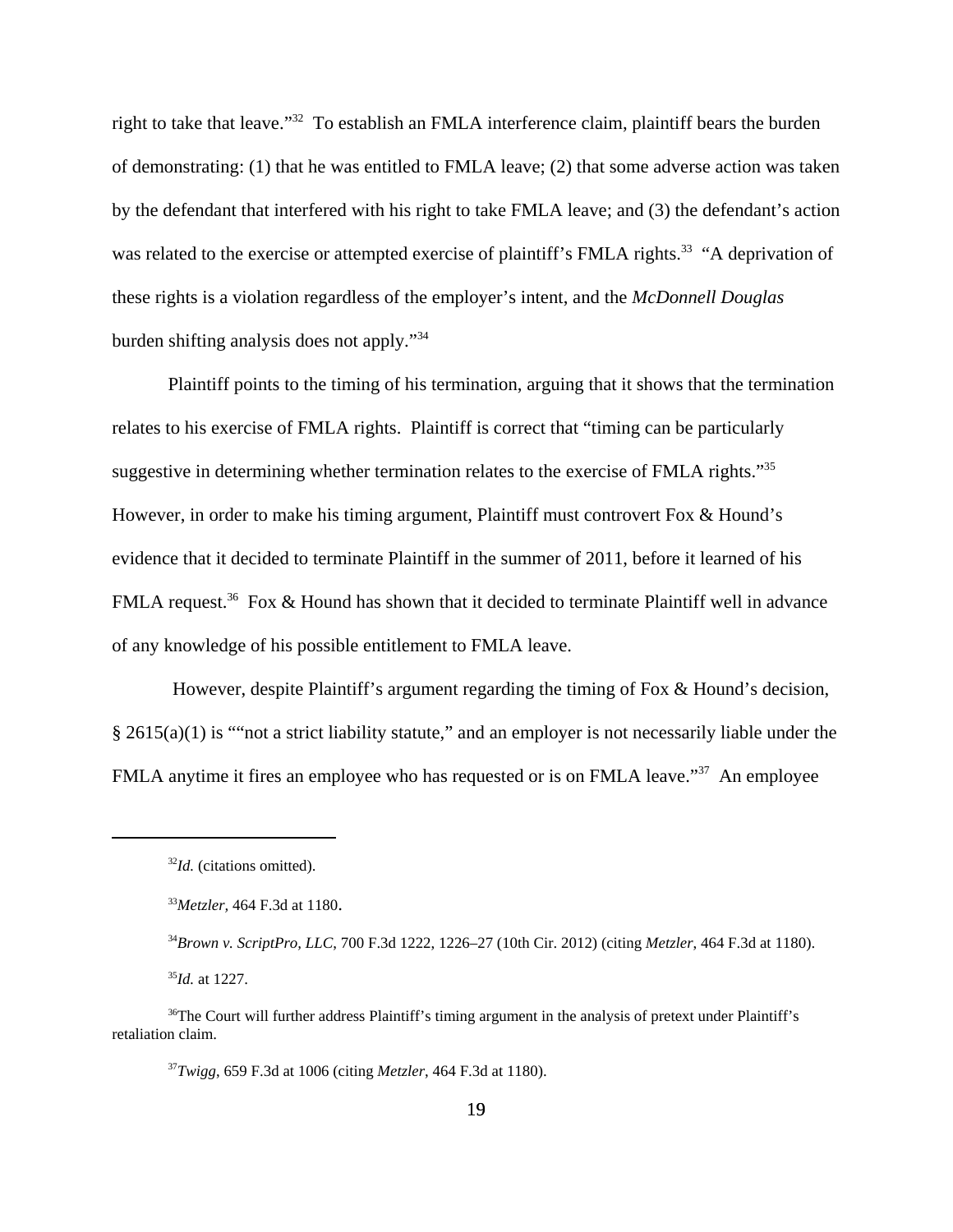may be terminated even if the termination interferes with the requested FMLA leave as long as the employee would have been terminated regardless of the request for leave.38The defendantemployer has the burden of demonstrating that "an employee, laid off during FMLA leave, would have been dismissed regardless of the employee's request for, or taking of, FMLA leave."39 The Tenth Circuit has stated that:

> Rather, because "an employee who requests leave or is on leave has no greater rights than an employee who remains at work[,]... an employee may be dismissed, preventing her from exercising her statutory right to FMLA leave[,] . . . if the dismissal would have occurred regardless of the employee's request for or taking of FMLA leave.<sup>40</sup>

In this case, Fox & Hound has carried its burden of proving that Plaintiff was dismissed

for a reason sufficiently unrelated to his FMLA leave, and that Plaintiff would have been

terminated regardless of his request for FMLA leave. "For an employer to demonstrate that it

would have terminated the employee anyway, it must provide evidence of alternative reasons for

termination."<sup>41</sup> Even viewing the record in the light most favorable to Plaintiff, Fox  $\&$  Hound

has made a showing that the evidence is so one-sided that submission to a jury is not required.

There is overwhelming, uncontroverted evidence that Fox & Hound terminated Plaintiff

<sup>39</sup>*Metzler*, 464 F.3d at 1180 (citing *Smith v. Diffee Ford-Lincoln-Mercury, Inc.*, 298 F.3d 955, 963) (10th Cir. 2002)); *see also* 29 C.F.R. § 825.216(a) ("An employer must be able to show that an employee would not otherwise have been employed at the time reinstatement is requested in order to deny restoration to employment.").

<sup>40</sup>*Twigg*, 659 F.3d at 1006 (citing *Smith*, 298 F.3d at 960–61 (internal quotation marks omitted); *see also Bones v. Honeywell Intern., Inc.*, 366 F.3d 869, 877 (10th Cir. 2004) ("If dismissal would have occurred regardless of the request for an FMLA leave, . . . an employee may be dismissed even if dismissal prevents her exercise of her right to an FMLA leave."); *Gennell v. Utah Valley State Coll.*, 152 F.3d 1253, 1262 (10th Cir. 1998 ) ("[A]n employee who requests FMLA leave would have no greater protection against his or her employment being terminated for reasons not related to his or her FMLA request than he or she did before submitting the request.").

<sup>41</sup>*Brown*, 700 F.3d at 1227.

<sup>38</sup>*See Brown*, 700 F.3d 1222.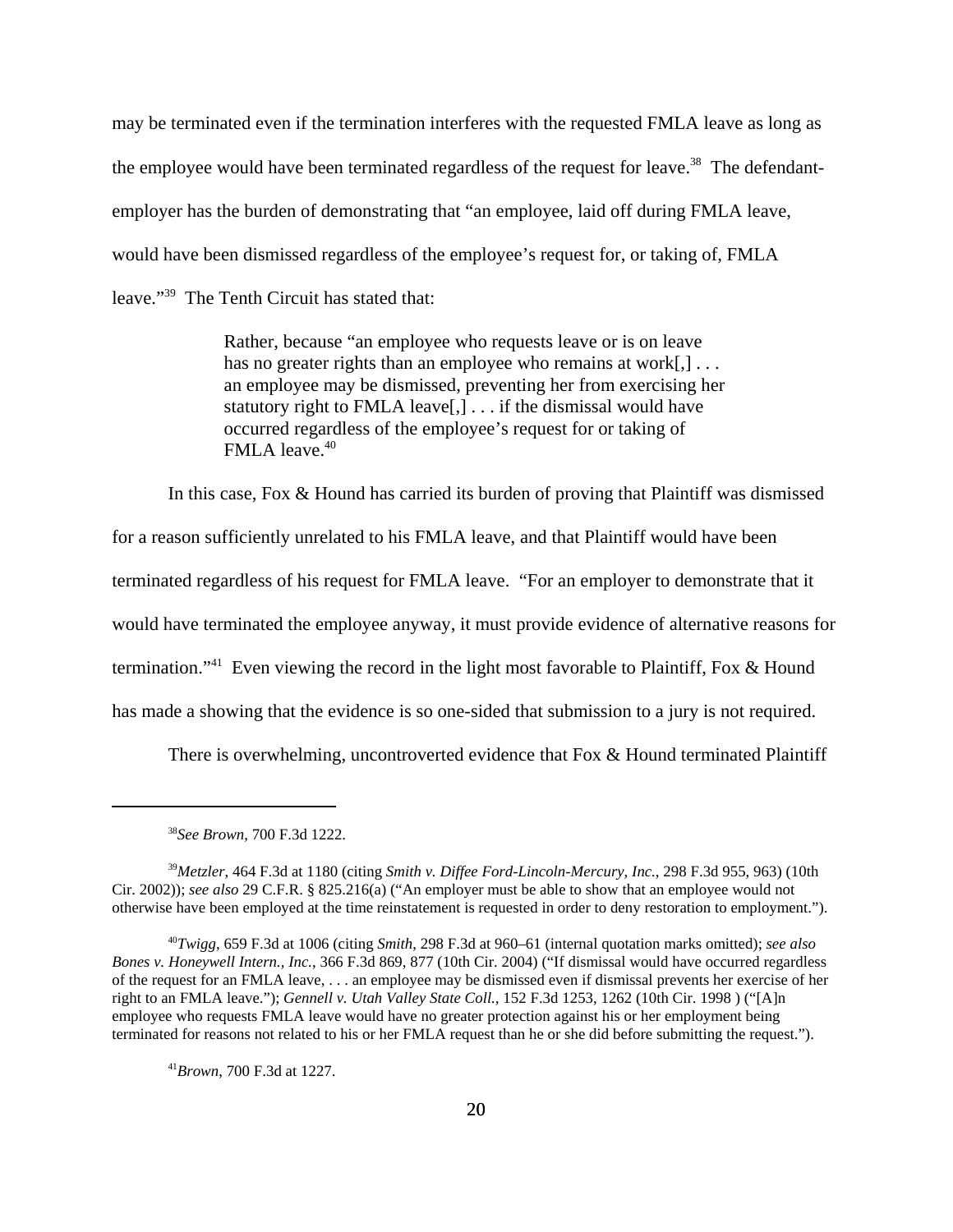for poor performance and its dissatisfaction with Plaintiff. Fox & Hound's management identified and detailed specific performance issues, including negative self-evaluations, negative feedback, cash handling issues and poor attitude. Plaintiff has not put forth evidence to contradict Fox & Hound's assertion that Plaintiff was scheduled to be fired for reasons entirely unrelated to his FMLA leave. Although Plaintiff has responded to the specific performance issues identified by Fox & Hound, Plaintiff has merely given his justifications for his actions, he has not controverted that management identified and detailed specific performance issues.<sup>42</sup> Plaintiff points to an email he received from Creekmur referring to Plaintiff as a "pussy" in response to Plaintiff's text to Creekmur of a picture of Plaintiff wearing a boot on his lower leg and foot, claiming that this evidence is highly indicative of interference. Plaintiff claims that although Creekmur claims he was only kidding, and although Plaintiff testified that there was a bit of jest and a bit of seriousness in the comment, Plaintiff claims that this somehow creates an issue for the jury. The Court disagrees that this single, arguably joking exchange that occurred more than a month before Plaintiff requested FMLA leave creates a genuine dispute as to a material fact.

The Court is not "here to judge the wisdom of management's responses, but rather only to determine whether [defendant] has come forward with evidence suggesting it would have terminated [plaintiff] regardless of his FMLA activities."43 There is overwhelming, uncontroverted evidence that Fox & Hound terminated Plaintiff for poor performance unrelated to his exercise of his FMLA rights. Viewing the record in the light most favorable to Plaintiff,

<sup>&</sup>lt;sup>42</sup>Plaintiff's responses are further addressed below in the Court's pretext analysis.

<sup>43</sup>*Brown*, 700 F.3d at 1228.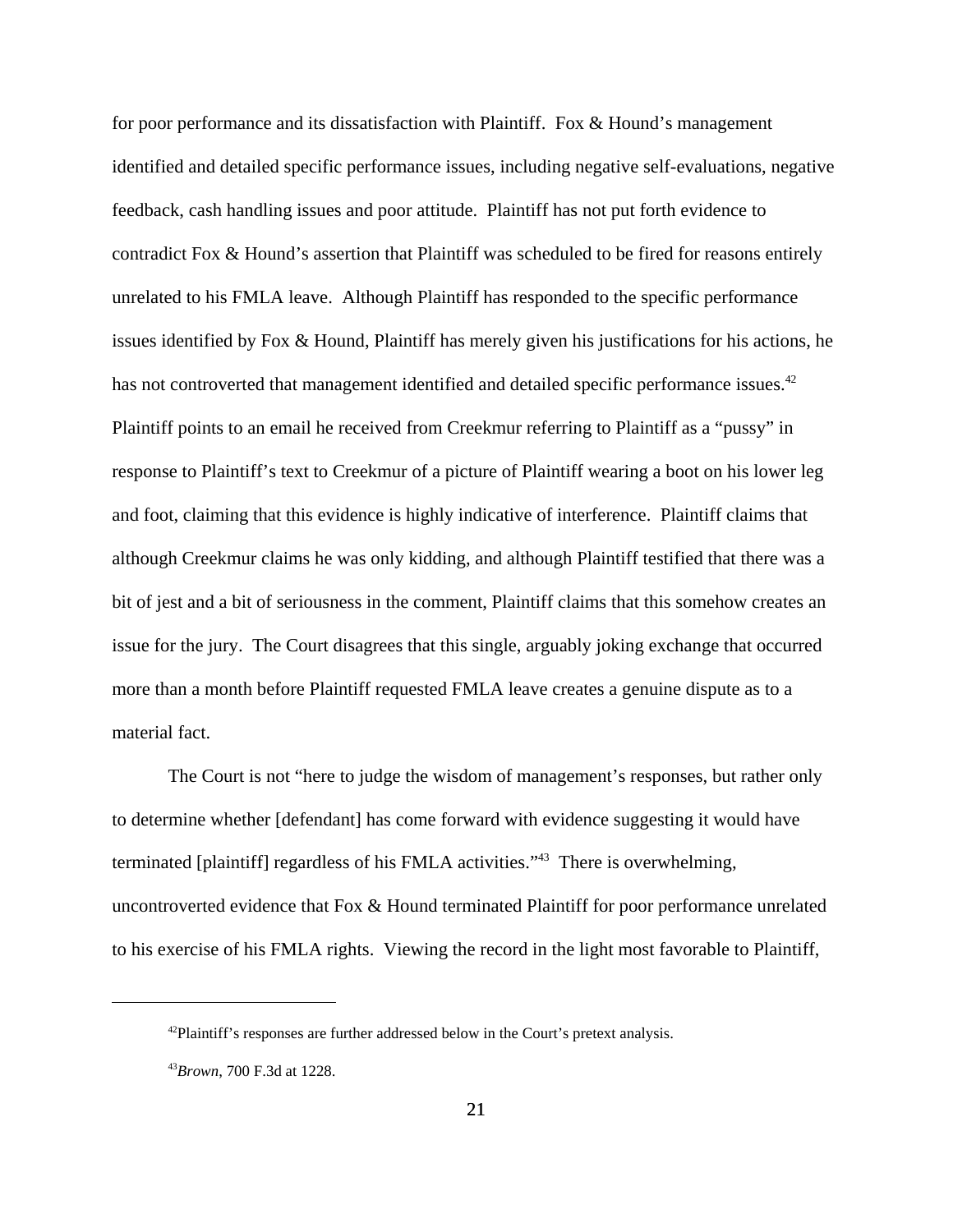the Court finds that there is no genuine dispute as to any material fact regarding the grounds for termination and the evidence is so one-sided that submission to a jury is not required.

## **B. FMLA RETALIATION**

The FMLA makes it "unlawful for any employer to discharge or in any other manner discriminate against any individual for opposing any practice made unlawful by [the FMLA]."<sup>44</sup> This provision of the FMLA is construed as creating a retaliation theory of recovery.<sup>45</sup>

Plaintiff's retaliation claim under the FMLA is subject to the *McDonnell Douglas*<sup>46</sup> burden-shifting analysis.47 Under this analysis, plaintiff bears the initial burden of establishing a prima facie case of FMLA retaliation. In order to do so, plaintiff must demonstrate that: (1) he availed himself of a protected right under the FMLA; (2) he was adversely affected by an employment decision; and  $(3)$  there is a causal connection between the two actions.<sup>48</sup>

Fox & Hound relies on the timing of its decision to terminate Plaintiff to argue that Plaintiff cannot show a causal connection as required for Plaintiff's prima facie case. Fox & Hound argues that regardless of the temporal proximity between the FMLA leave and termination, there can be no causal relationship if the decision to terminate was made before the decision-maker had knowledge of the employee's possible entitlement to FMLA leave. The Court agrees that Plaintiff's attempt to controvert Fox & Hound's evidence regarding the timing of its decision is lacking. However, even if the Court were to assume that Plaintiff has met his

<sup>44</sup>*Twigg*, 659 F.3d at 1004 (citing 29 U.S.C. § 2615(a)(2)).

<sup>45</sup>*Id.* (citations omitted).

<sup>46</sup>*McDonnell Douglas Corp. v. Green*, 411 U.S. 792, 802–04 (1973).

<sup>&</sup>lt;sup>47</sup>*Metzler*, 464 F.3d at 1170 (citations omitted).

<sup>48</sup>*Ney v. City of Hoisington, Kan*., 508 F. Supp. 2d 877, 886 (D. Kan. 2007).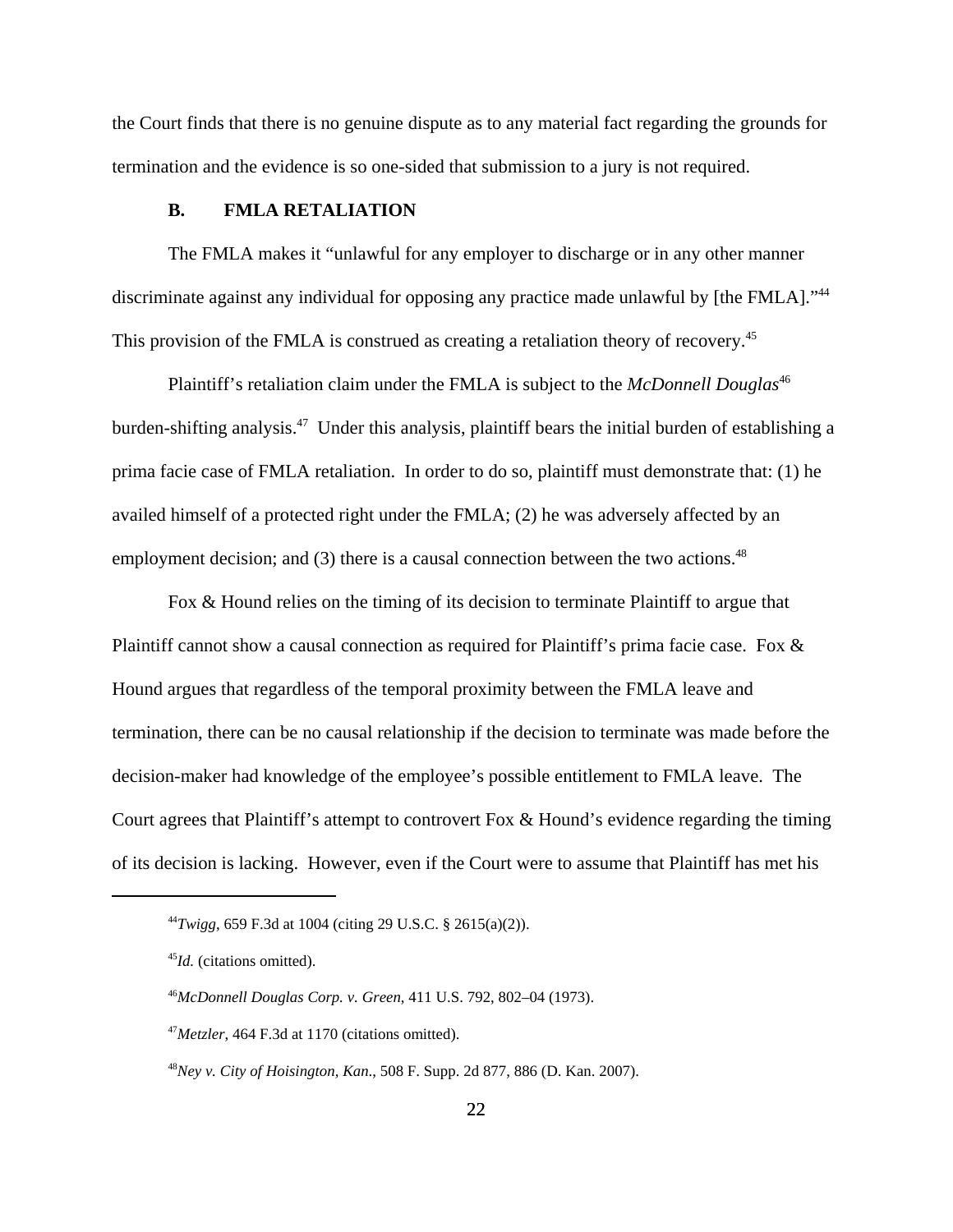initial burden of establishing a prima facie case of retaliation, he has failed to prove that Fox  $\&$ Hound's proffered rationale for terminating him was pretextual.

Once plaintiff establishes a prima facie case of FMLA retaliation, the burden shifts to the defendant to articulate a legitimate, non-retaliatory reason for the adverse employment action. Once the defendant has satisfied this burden of production, the burden shifts back to the plaintiff to present evidence that the defendant's proffered reason is pretextual.<sup>49</sup>

Fox & Hound has met its burden of articulating a legitimate, non-retaliatory reason for the adverse employment action. It alleges that Plaintiff was terminated for poor performance and has set forth several instances of Plaintiff's poor performance.

Because Fox & Hound has offered a legitimate, non-retaliatory reason for Plaintiff's termination, the burden shifts back to Plaintiff to present evidence that Fox & Hound's proffered reason is pretext for unlawful retaliation. Pretext can be shown by pointing out "such weaknesses, implausibilities, inconsistencies, incoherencies, or contradictions in the employer's proffered legitimate reasons for its action that a reasonable factfinder could rationally find them unworthy of credence and hence infer that the employer did not act for the asserted non- [retaliatory] reasons."50 Mere conjecture that the employer's explanation is pretext is insufficient to defeat summary judgment. $51$ 

Plaintiff argues that the temporal proximity between his FMLA request and his actual termination shows pretext. Plaintiff sets forth several arguments attempting to show that Fox &

<sup>49</sup>*See Morgan v. Hilti, Inc.*, 108 F.3d 1319, 1323–25 (10th Cir. 1997).

<sup>50</sup>*Id.* at 1323 (citations omitted).

<sup>51</sup>*Temple v. Auto Banc of Kan., Inc.,* 76 F. Supp. 2d 1124, 1132 (D. Kan. 1999) (citing *Anderson v. Coors Brewing Co.,* 181 F.3d 1171, 1179 (10th Cir. 1999) (citation omitted)).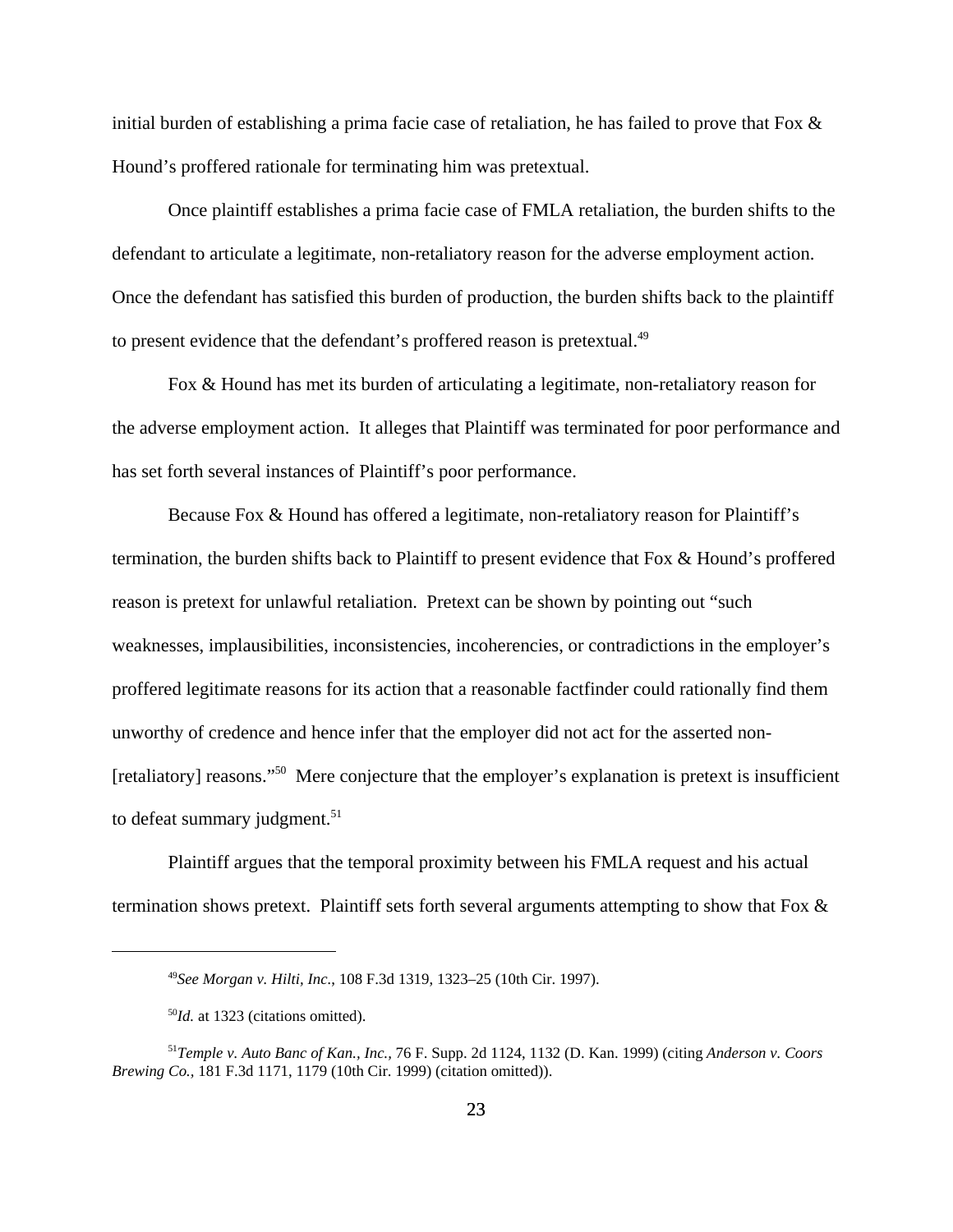Hound's allegation regarding the timing of its decision to terminate Plaintiff is unworthy of belief.<sup>52</sup> Plaintiff argues that Fox & Hound's timing is contrary to the sworn deposition testimony of the individual who terminated him. The Court has already addressed this issue and found that the corrected testimony of Mr. Stack should not be disregarded.

Plaintiff also argues that there is nothing in Plaintiff's personnel file supporting this alleged earlier decision to terminate him. Plaintiff claims that the lack of documentation in his personnel file to show that Fox & Hound decided to terminate him in the summer of 2011 is circumstantial evidence that this tale has been manufactured. The Court finds this argument unpersuasive. A lack of documentation in the personnel file would be consistent with Fox  $\&$ Hound's decision not to notify Plaintiff of the termination until his replacement was secured.

Plaintiff also makes an argument that the time period between Fox and Hound's alleged termination decision and the actual termination shows it is not credible. To support this argument, Plaintiff cites an unpublished opinion from the Western District of Michigan to show that a delay in discharging the plaintiff can be evidence of pretext.<sup>53</sup> The Court finds this argument unpersuasive. The case cited by Plaintiff found that "a reasonable jury could infer from Defendant's *unexplained* delay in terminating Plaintiff that Defendant used the three-day rule to deny Plaintiff FMLA leave."<sup>54</sup> Fox & Hound has explained its delay and Plaintiff has not come forth with any evidence showing that Fox & Hound's explanation for the delay was

 $52$ The Court notes that paragraph 33 of Plaintiff's affidavit refers to Plaintiff's Response to Defendant's Motion for Summary Judgment (Doc. 46), and lists out the numerous responses to Fox & Hound's statements of uncontroverted fact and states that those responses are Plaintiff's "based upon [his] personal knowledge and observation." No specific facts or incidents are set forth in paragraph 33 and many of the assertions that paragraph 33 allegedly supports are not within Plaintiff's personal knowledge.

<sup>53</sup>*See Bradford v. Challenge Mfg. Co.*, No. 1:08-CV-798, 2010 WL 1758243 (W.D. Mich. April 30, 2010).

<sup>54</sup>*Id.* at \*2 (emphasis added).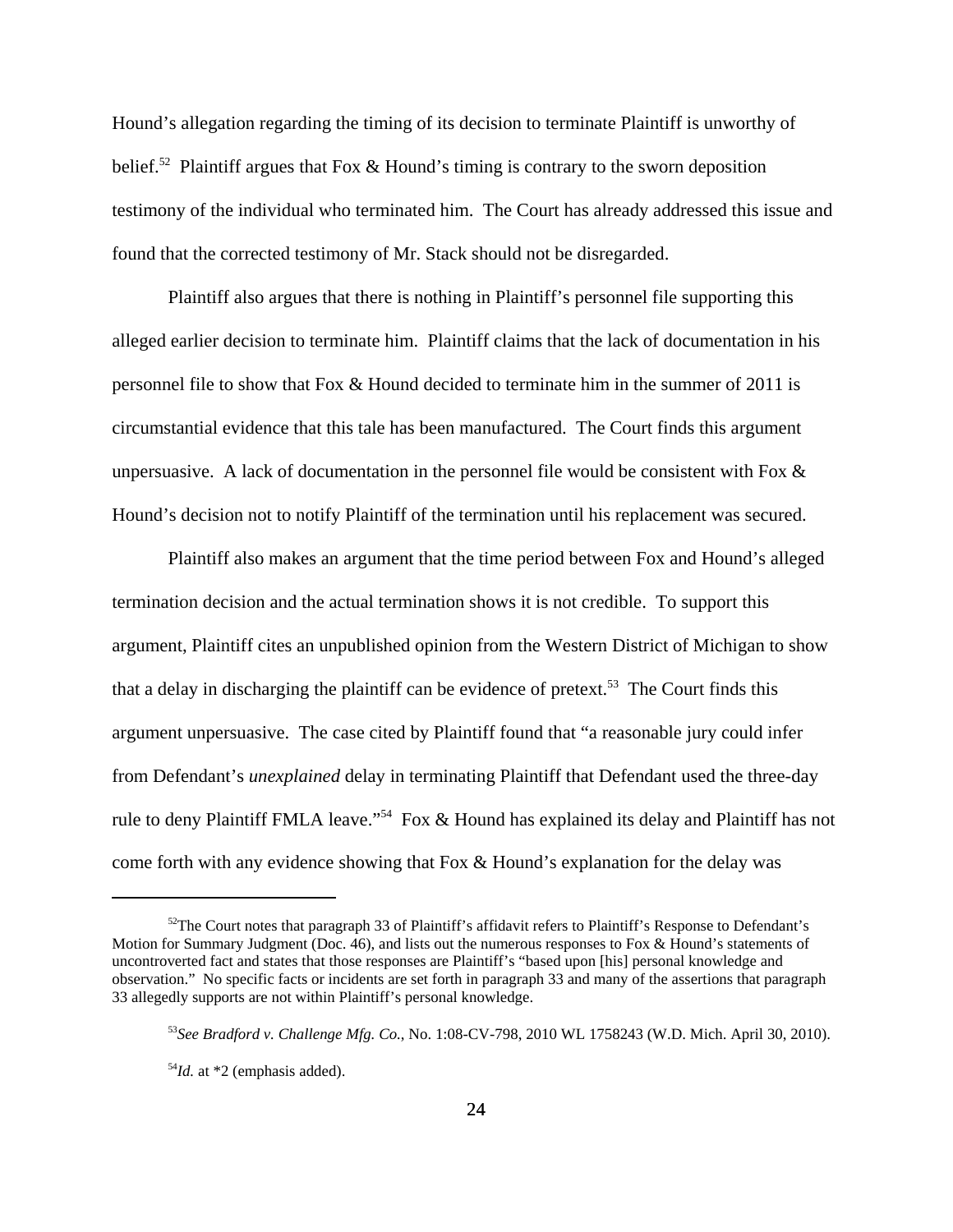unworthy of belief. Fox & Hound has shown that the delay resulted from a possible sale of the store and Fox & Hound's delay in securing Plaintiff's replacement.

Fox & Hound presented evidence that Plaintiff's performance began to decline in the beginning of 2011, Mr. Stack and Mr. Creekmur discussed Plaintiff's poor performance, and Plaintiff's continuing poor performance led Fox & Hound to begin searching for Plaintiff's replacement. Fox & Hound presented evidence that the decision to terminate Plaintiff was made during the summer when his position was placed on the Manager Needs Report, but his actual termination was postponed due to a potential sale of the store and difficulties securing his replacement.

Plaintiff attempts to discredit Fox & Hound's reliance on its listing of the Wichita store on the Manager Needs Report, arguing that this listing is based on Fox & Hound's promise to transfer him to Tulsa, rather than in anticipation of terminating him. Plaintiff claims that at the end of March or the beginning of April, 2011, he sent emails to Creekmur indicating his desire to transfer to Tulsa, and that Creekmur replied via email that Plaintiff would get the Tulsa store. Plaintiff claims the plan was to transfer the General Manager from Albuquerque to Wichita, and although the transfer was originally planned for June 2011, the plans were delayed because the Albuquerque location lost a couple of managers and the General Manager was terminated. Plaintiff claims that every month he would speak to Mr. Creekmur about the transfer and the timing of it, and that the Tulsa store started losing managers so it put them in a bind and pushed back the General Manager's termination at that store. Plaintiff moved to Oklahoma while he was the General Manager of the Wichita store. Mr. Creekmur admits that at one point it absolutely "might" have been a possibility for Plaintiff to move to Tulsa and that he understood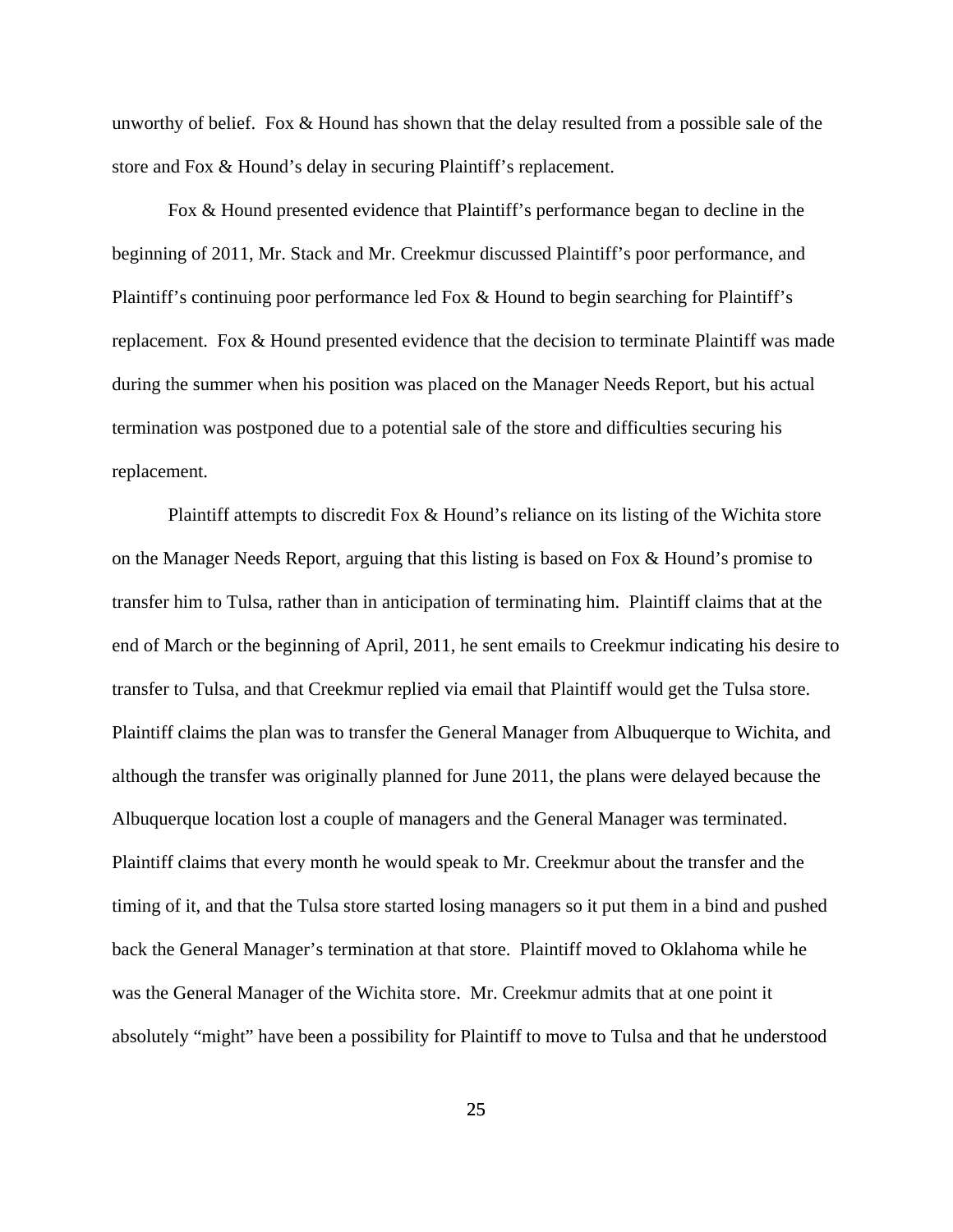that moving to Tulsa was Plaintiff's goal.

Plaintiff has failed to present evidence that Fox & Hound's explanation is pretext. Plaintiff has only offered his belief that his job was listed on the Manager Needs Report because he was being transferred to Tulsa. Plaintiff has presented no documentation showing that Fox & Hound was in fact transferring him to Tulsa. Plaintiff testified that he was not privy to the Manager Needs Report. Creekmur testified that there is a spreadsheet called "Relocatable General Managers" listing General Managers that are relocatable to a different area of the country. There is no evidence that Plaintiff was ever listed as a relocatable candidate.

The timing of Plaintiff's termination had nothing to do with Plaintiff's FMLA request, but was a management decision based on the timing and readiness of Plaintiff's replacement, Mr. McLachlan. In *Sabourin v. Univ. of Utah*, the court dismissed the plaintiff's assertions that the delay in providing the official notice of termination indicated the decision was not final, noting that bureaucratic causes delayed the process and that plaintiff failed to provide any evidence of hesitation or reconsideration.<sup>55</sup> Plaintiff has likewise failed to present evidence that Fox & Hound's decision was not final prior to his FMLA request.<sup>56</sup>

Plaintiff's remaining attempts to show pretext focus on his opinion of how he turned the Wichita store around and his explanations for his poor performance ratings, negative feedback and disciplinary write-ups.

Plaintiff argues that the Wichita store was in bad shape when he took it over, having no

<sup>55</sup>*See Sabourin v. Univ. of Utah*, 676 F.3d 950, 959 (10th Cir. 2012).

<sup>56</sup>*See Taylor v. Smith's Food & Drug Ctrs., Inc.*, 127 Fed. App'x. 394, 397 (10th Cir. 2005) (employer's decision was unrelated to plaintiff's FMLA request because it would have terminated plaintiff anyway; it "had already *begun* to process [plaintiff]'s termination two days prior to her request for the FMLA forms.") (emphasis added).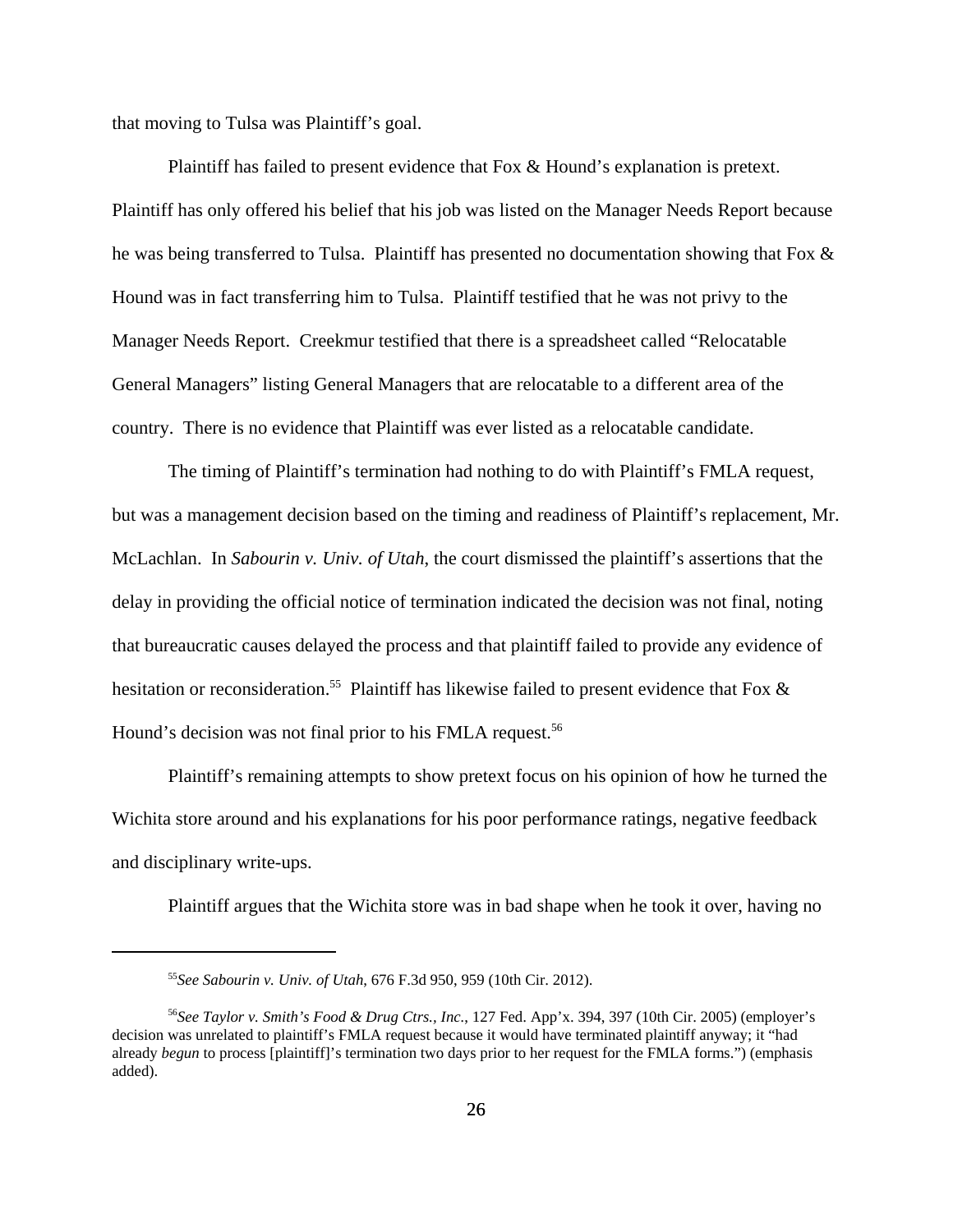managers because they had fired three and one quit, the store was ranked low, and it had the worst guest feedback because it was "right next to corporate." Plaintiff then argues that he turned the Wichita store around. Plaintiff points to instances where management acknowledged his good performance by asking him to train others and assist other General Managers, and a July 9, 2011 text from Creekmur to Plaintiff stating "Stellar visit yesterday— thanks. You got the best store nod from the big guy. Says it was his best visit there that he ever can remember. Thanks for the hard work." Plaintiff then points to his receipt of General Manager of the Period twice in the fall of 2011, and an October 13, 2011 text from Creekmur to Plaintiff saying "Hell just froze over? You won the period sir." Fox & Hound does not dispute that Creekmur acknowledged Plaintiff's periods of improvement as part of his supervisory duties. Fox & Hound states that both the October 2011 and November 2011 Operations Rankings/General Manager of the Period Awards occurred after the decision had already been made to terminate Plaintiff, and that Fox & Hound did not consider the October-November rankings sustained or consistent performance for the Wichita store.

Plaintiff's opinion regarding his turn-around of the Wichita store is insufficient evidence of pretext. Fox & Hound does not dispute that brief periods of good performance occurred, but some positive performance cannot overcome Fox & Hound's performance concerns in other areas. In *Brown v. Scriptpro, LLC*, the Court held that "the inclusion of positive comments does not change the fact that [the employer] expressed significant concerns regarding various other categories of performance," and that the plaintiff's "own evaluation of his performance is not

27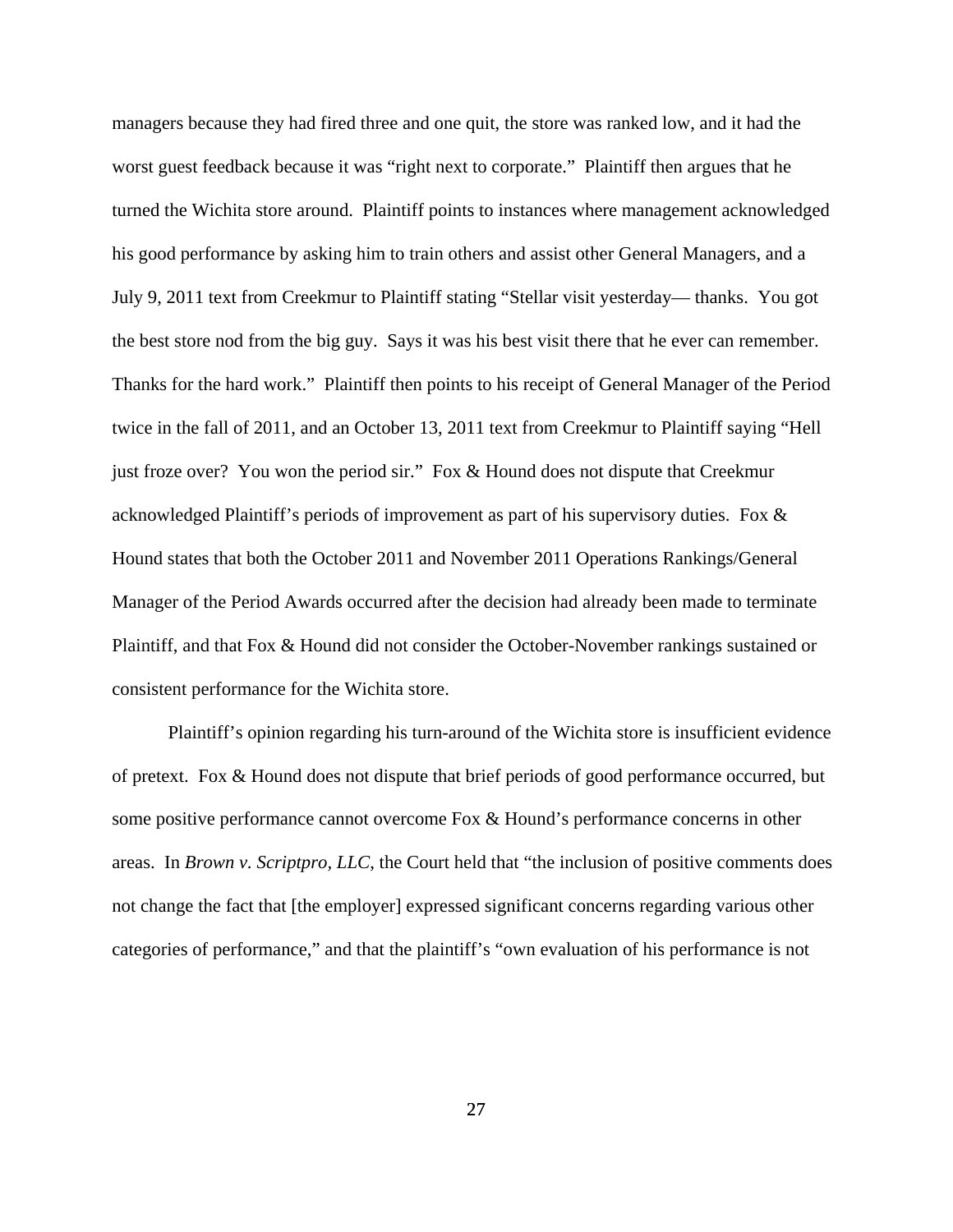enough to give rise to a material factual dispute."<sup>57</sup>

Plaintiff does not deny that he was given a written reprimand for taking an advance for employee travel costs. Plaintiff argues that with regard to his removal of \$450 in petty cash from the safe, he had no idea that this was improper as it was for a company trip, the money was accounted for, and all receipts were returned and the safe balanced when he returned the receipts. Plaintiff claims that Creekmur specifically told Plaintiff to do the very same thing for a visiting manager from Tulsa who needed cash. However, Plaintiff's use of the funds was done without prior approval and Plaintiff does not dispute that he signed the written discipline memorandum and acknowledged that "any future situations of this nature will result in further disciplinary action, up to and including termination." Plaintiff has merely offered an after-the-fact justification for his actions.

In response to the cash handling issues, Plaintiff argues that there were many days that there was simply no cash to deposit because of the high percentage of credit card usage and the fact that cash tips were paid out nightly. There were days in a row when there was no cash to deposit. The Court previously noted that at least on one occasion the deposit was supposedly in the safe and was just "overlooked" and Plaintiff testified that taking deposits late constituted "mishandling."

Plaintiff also alleges that the allegations regarding alcohol costs were caused by a vendor who shorted the store four kegs when they made a delivery on one of the other manager's shifts. However, Plaintiff acknowledged that there was a system for receiving the kegs, storing the kegs

<sup>57</sup>*Brown*, 700 F.3d at 1229 (citation omitted); *See also Campbell v. Gambro Healthcare, Inc.*, 447 F. Supp. 2d 1205, 1224 (D. Kan. 2006), *aff'd* 478 F.3d 1282 (10th Cir. 2007) ("Pretext is not established by virtue of the fact that an employee has received some favorable comments in some categories or has, in the past, received some good evaluations." ).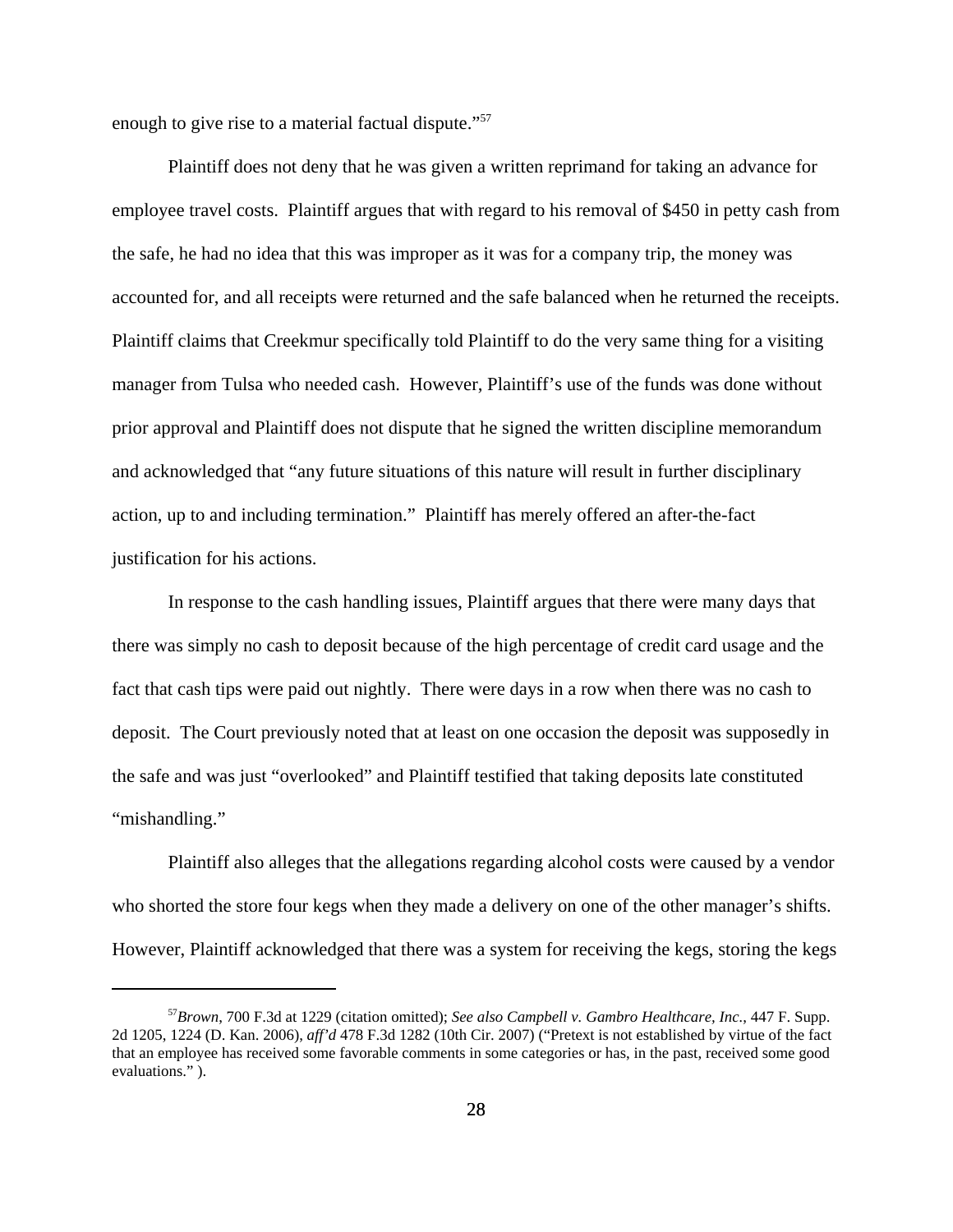and counting the product, and although Plaintiff did not receive this particular order he was responsible to train the other employees and make sure that these procedures were followed.

Plaintiff claims that the negative feedback was actually greatly improved under his leadership, and that various complaints were on other manager's shifts. He further claims that the negative customer feedback rarely complained specifically about him, and he could only remember feedback specifically naming him once or twice. Plaintiff also alleges that all stores receive negative feedback, and points to negative feedback received at another store location that he claims "dwarfed the plaintiff's store." Plaintiff asserts that he was told by "Natalie at corporate" in the late spring of 2011 that the Wichita store's negative feedback had been cut by more than 70% since he had taken over. Plaintiff then claims that Natalie was the employee at the corporate office who received and closed out all of the complaints for the entire company. However, Plaintiff relies on inadmissible hearsay of a Fox & Hound employee who was not deposed, nor identified as a potential witness. In fact, Fox & Hound has presented Natalie Cook's declaration, showing that her job responsibilities do not include reading the content of all customer feedback, performing any analytical analysis, or creating any data-based breakdown of the feedback into positive or negative categories.<sup>58</sup> She states that she does not "recall saying that Mr. Grimes reduced the negative feedback the Wichita Fox & Hound store received by 70 % as [she does] not calculate any analytical statistics or provide any data-based breakdowns of the feedback."59 Fox & Hound presented evidence that there was not any substantial improvement in negative feedback as there were thirty-eight instances in 2009, forty-five instances in 2010,

 $58$ Doc. 53–5.

<sup>59</sup>*Id*. at ¶ 4.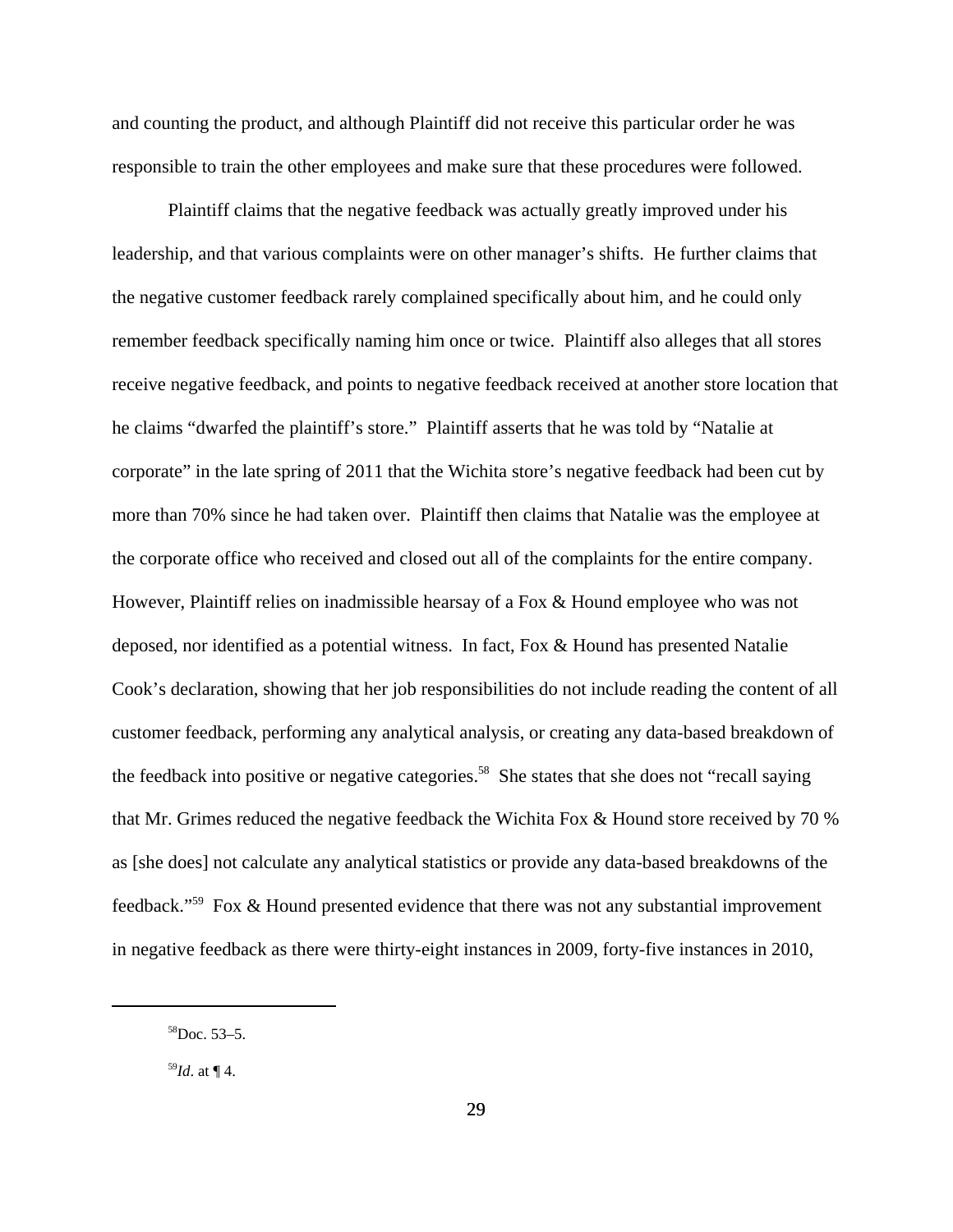forty-three instances in 2011, and forty-seven instances in 2012.

In response to his negative self-evaluations, Plaintiff points to the fact that his evaluations included the other three managers in the store—none of whom he had any involvement in hiring— and that he believed that he should be his own toughest critic. Plaintiff also claims that although there were other managers who gave themselves extremely high marks, Plaintiff simply refused to do this, because the "whole philosophy" was to manage yourself and Plaintiff believed that he was taking the right approach to the evaluations even though he could have given himself much higher numbers.

It is undisputed that Plaintiff was documented for violations of company policy and that the policy itself is undisputed. Plaintiff's after-the-fact explanations and attempts to blame feedback, evaluations and receipt of orders on other managers under his supervision is insufficient. Plaintiff retained ultimate management responsibility for all aspects of the Wichita Fox & Hound restaurant, including training and ensuring proper procedures were followed; therefore, all performance issues were ultimately Plaintiff's responsibility and all negative feedback reflected on him as General Manager. Plaintiff has failed to show that Fox & Hound's alleged reason for terminating Plaintiff—his poor performance—is pretextual. It is not the "court's province to decide whether that decision was wise, fair, or even correct, ultimately, so long as it truly was the reason for the [decision]."<sup>60</sup> In demonstrating pretext, the Court does not second-guess an employer's business judgment or decisions, but questions whether the defendant honestly believed those reasons.<sup>61</sup>

<sup>60</sup>*Antle v. Blue Cross & Blue Shield of Kan., Inc.*, 75 F. Supp. 2d 1248, 1259 (D. Kan. 1999).

<sup>61</sup>*Riggs v. AirTran Airways*, 497 F.3d 1108, 1119 (10th Cir. 2007).